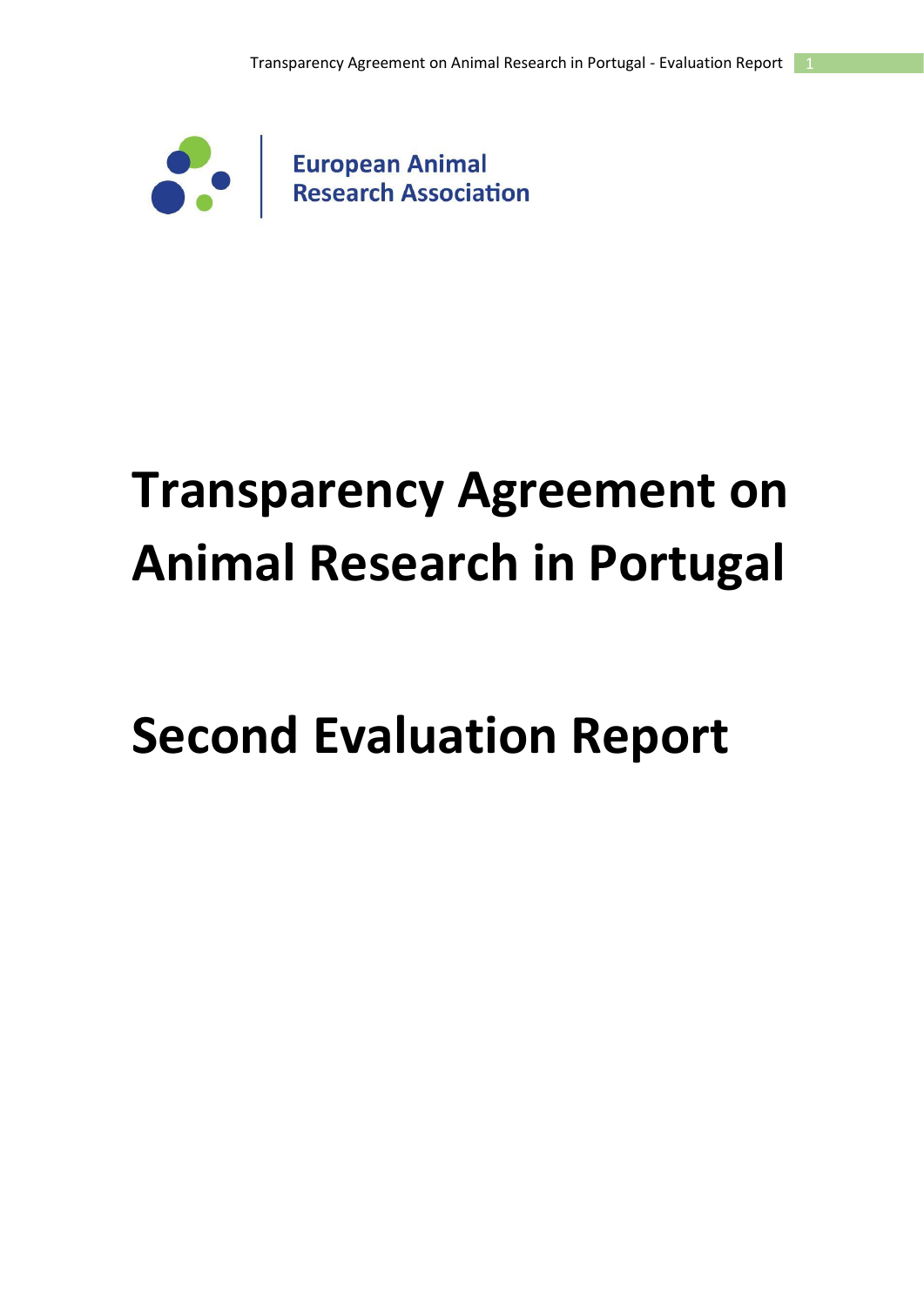## Content

| Annex I - List of signatories to the Agreement in 2022 at the time of this report 20 |  |
|--------------------------------------------------------------------------------------|--|
|                                                                                      |  |
|                                                                                      |  |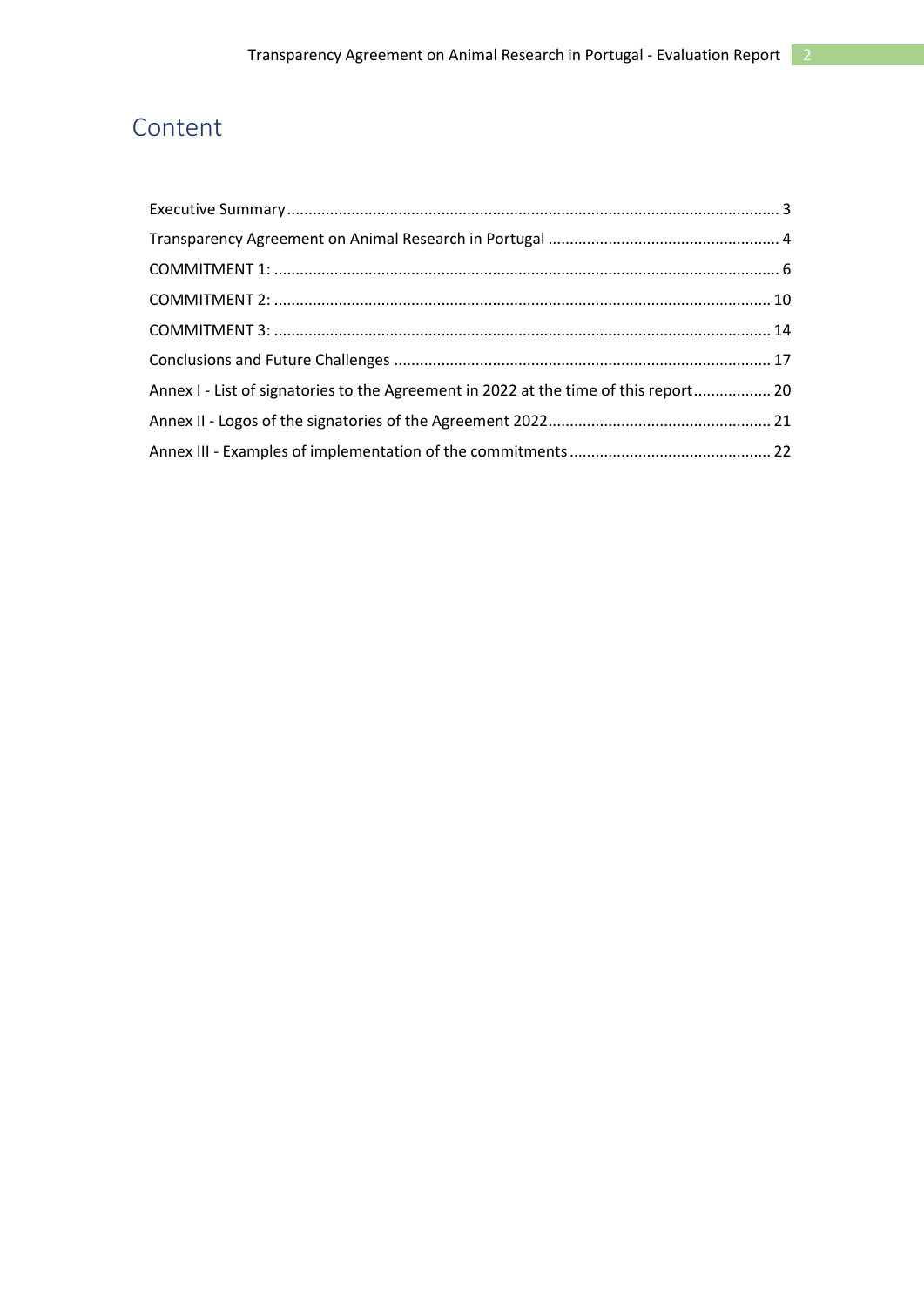### <span id="page-2-0"></span>Executive Summary

Since 2018, the Portuguese biomedical community has committed itself to adopting a clearer, more open, and transparent approach to the use of animals in research, through the signing of the Transparency Agreement on Animal Research.

This project is a proposal of the European Animal Research Association (EARA), in collaboration with the Portuguese scientific community, and aims to improve the information available to the public and the media on animal experimentation in Portugal.

The implementation of the Agreement is based on four commitments, the first three of which refer to the promotion and improvement of the internal and external communication of the signatories, and the last is on the sharing of experiences and results.

This is the second evaluation report of the Agreement in Portugal, was based on a survey (collected in March 2022) of the 19 signatory institutions involved in the initiative (see Annex I and II) asking about their activities in 2021.

The results show that institutions have continued to create more opportunities for the public to have easy access to accurate information on the use of animals in research.

Some of the highlighted results from the feedback received on the implementation of the Agreement include:

- All signatories reported proactive communication with the public about animal experimentation, mainly through news shared on social media.
- 78% mentioned conducting interviews in collaboration with the media.
- As in the previous report, 79% mentioned the organisation of open days with space dedicated to animal experimentation.
- All most all (95%) reported the publication of news about scientific discoveries, where animal models were used, as a proactive way of sharing information. This represented an increase from 68% from last year's report.
- 84% have a position statement about animal research available on their website last year only just over half the institutions reported they had a statement.
- 63% provided images of the animals used in their research, again an increase from the previous report (41%).
- 37% report statistical data on animal research on their websites, only a moderate increase from the previous report.
- Currently, only a third of the institutions include non-technical summaries of authorised projects on their websites, leaving considerable room for improvement.

This report refers to a period when restrictions imposed to control the Covid-19 pandemic compromised or prevented many events from taking place. Around two thirds of institutions (63%) reported lectures and presentations on the use of animals in research to promote internal communication, which represents a marked decrease compared to the 84% from the previous report. The organisation of presentations and lectures is one of the main means of promoting openness so that there should be a special commitment of the signatories to re-organise these types of initiatives now that the worst of the pandemic is over.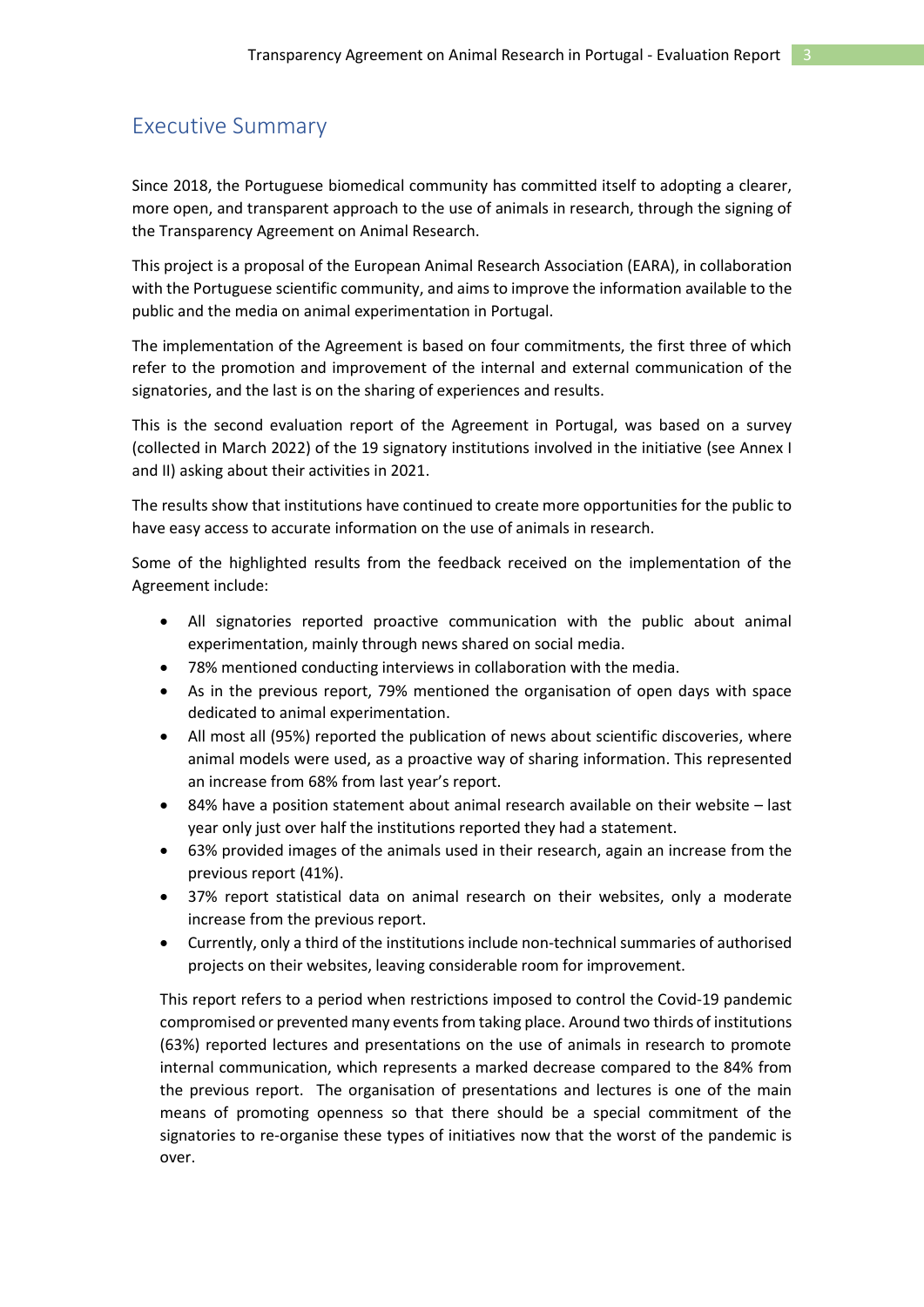### <span id="page-3-0"></span>Transparency Agreement on Animal Research in Portugal

The Transparency Agreement on Animal Research in Portugal is an initiative of EARA in collaboration with the Portuguese biomedical community to promote greater information on the use of animals in biomedical research.

In 2017, nine institutions signed the initial declaration and, in June 2018, a total of 16 Portuguese institutions signed a statement, co-ordinated by EARA and the Portuguese Society of Laboratory Animal Sciences (SPCAL), on transparency and openness in research with animal models. Following this declaration, in 2019, measures were taken to draft the current Transparency Agreement on Animal Research in Portugal. In 2020, three additional institutions signed the Transparency Agreement on Animal Research in Portugal and in 2022 another institution joined, totaling 19 signatory institutions in Portugal at the time of the preparation of this report.<sup>1</sup>

This initiative is based on previous examples in Europe such as the [Concordat on Openness on](https://concordatopenness.org.uk/)  [Animal Research in the UK](https://concordatopenness.org.uk/) launched in 2014; the [Transparency Agreement on Animal Research](https://cosce.org/acuerdo-de-transparencia/)  [in Spain,](https://cosce.org/acuerdo-de-transparencia/) launched in 2016, and the declaration of support for animals research in Belgium in 2016, which in 2019 became th[e Transparency Agreement on Animal Research in Belgium.](http://bclasorg.webhosting.be/transparency-agreement/)

The Agreement Portuguese comprises four Commitments:

**Commitment 1:** We will be clear about when, how and why we use animals in research

**Commitment 2**: We will enhance our communications with the media and the public about our research using animals

**Commitment 3:** We will be proactive in providing opportunities for the public to find out about research using animals

**Commitment 4:** We will report on progress annually and share our experiences

### About this Report

This is the second evaluation report of the Transparency Agreement in Portugal, which aims to understand how the signatory institutions are implementing the commitments established, identify the areas where more support and support is needed, and highlight the progress that has been made by the signatory institutions in the face of the [First Evaluation Report,](https://www.eara.eu/post/portuguese-transparency-report) published last year.

The information and results presented are based on the responses of the signatories to an online evaluation survey. The survey was sent to all institutions involved in this initiative since 2017, and responses were collected in March 20222. The 19 institutions involved in the Transparency Agreement answered to the survey, which shows the great commitment and proactivity they maintain with this initiative.

<sup>&</sup>lt;sup>1</sup> One of the institutions, Sdiversity (Contract Research Organization), dis operational, and is therefore no longer part of the agreement.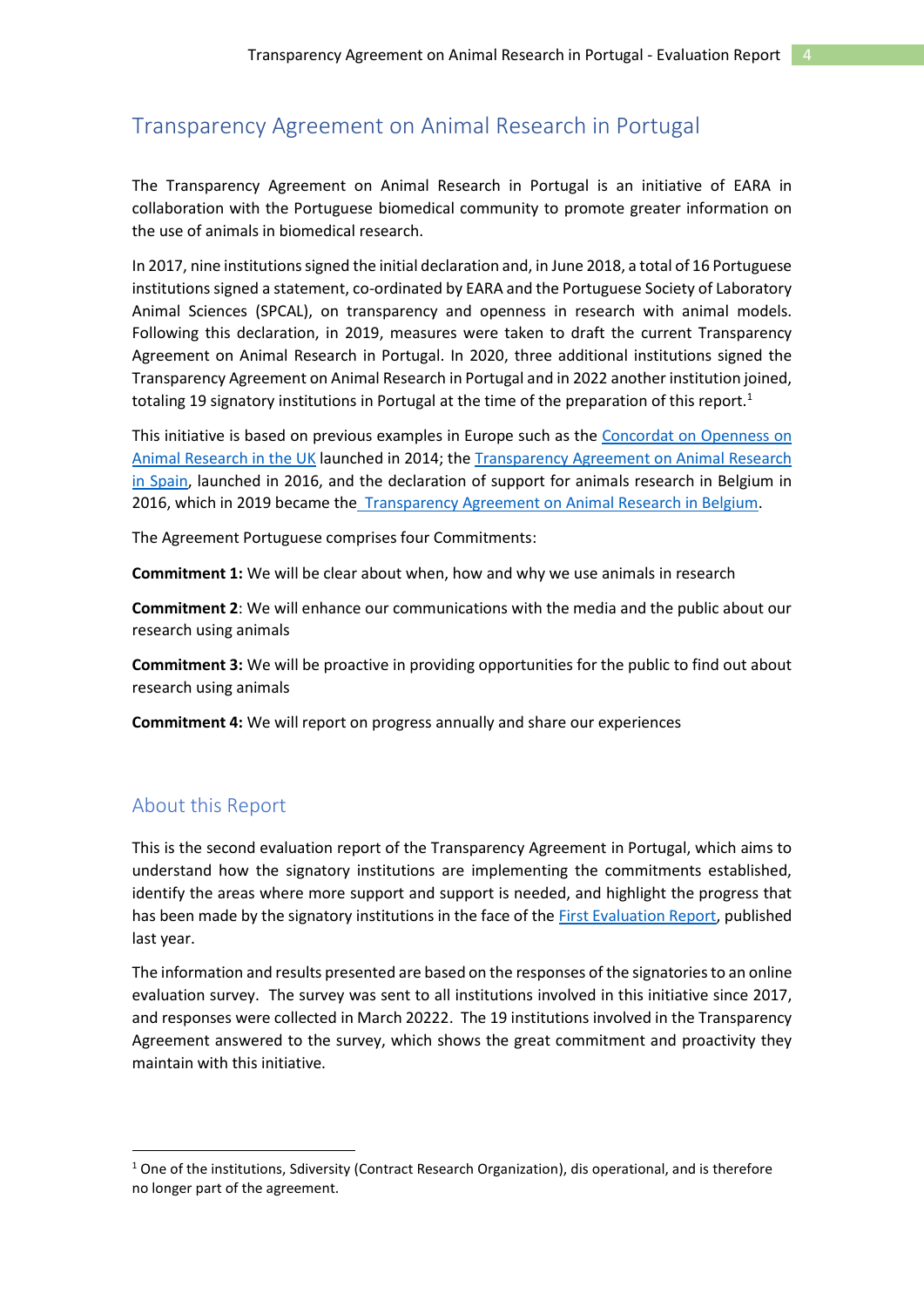This report **fulfils the fourth** commitment of the Transparency Agreement, where the institutions committed to report on progress in compliance with the agreement and to share their experiences.

### Signatories of the Agreement in Portugal

Most of the institutions that are signatories to the Portuguese Transparency Agreement are from academia (53%) and research centres (42%) *(Figure 1)*.

All signatories carry out animal experimentation on their facilities.



**FIGURE 1: CHARACTERISATION OF THE SIGNATORY INSTITUTIONS OF THE TRANSPARENCY AGREEMENT ON ANIMAL RESEARCH IN PORTUGAL**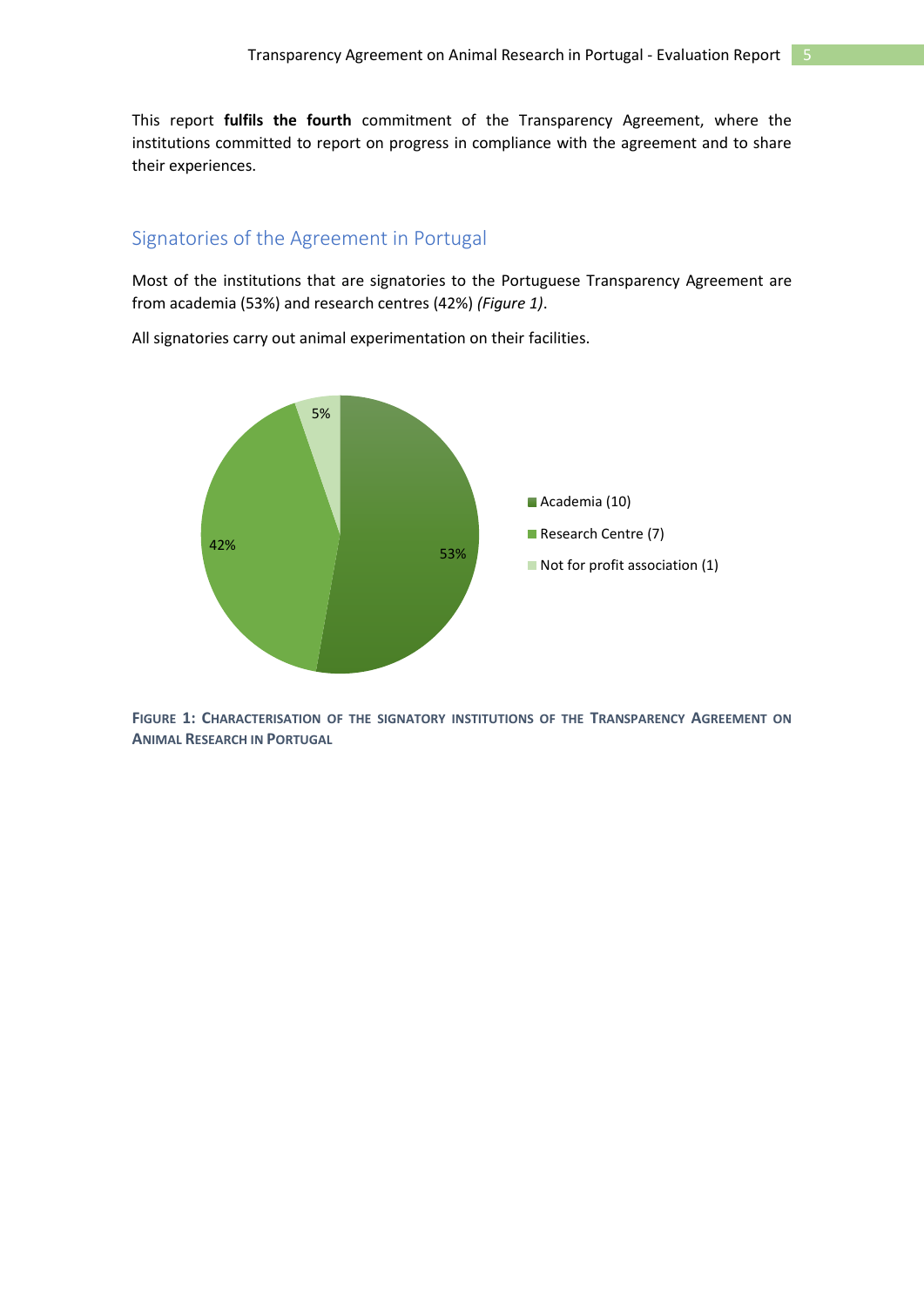## <span id="page-5-0"></span>COMMITMENT 1:

## We will be clear about when, how and why we use animals in research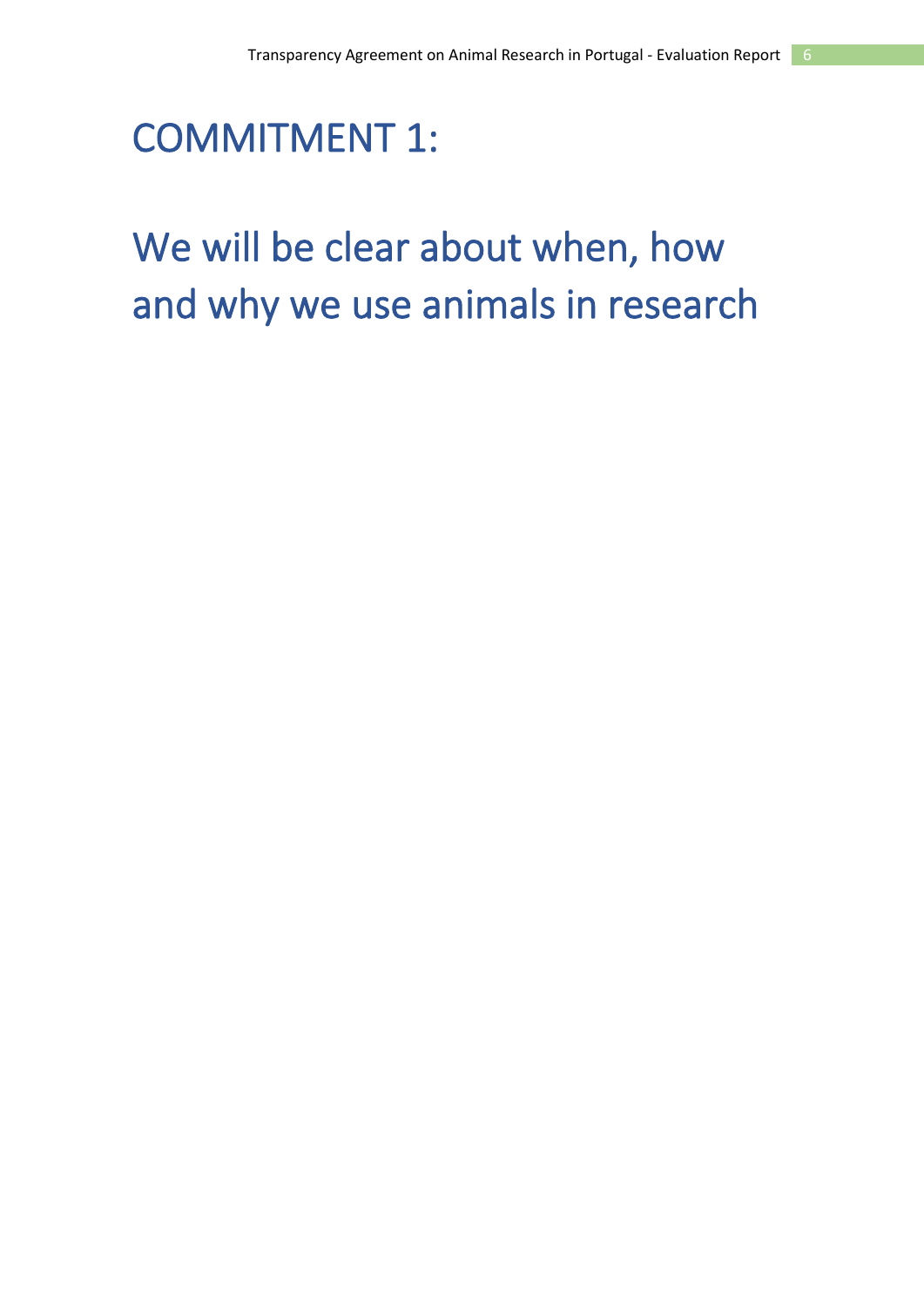**This commitment aims to ensure that all institutions recognise, both internally and externally, that they or their members carry out or finance research with animal models. It also seeks to ensure that organisations are transparent about the use of animals in this investigation.** 

Regarding actions to promote **internal communication**, 63% of the signatories' reported lectures and presentations on the use of animals in research in their institutions, and 58% mention invitations directed to their researchers, staff, and students to participate in meetings or congresses in the area. These two points identified a decrease in relation to the First Evaluation Report, which may be justified by the pandemic situation experienced in the last two years that limited the holding of face-to-face events.

In the process of recruiting new employees, 53% of the institutions said they made explicit mention of the animal experimentation developed in the institution. Opportunities for employees not involved with animal research to visit animal facilities was also reported by 63% of the signatories – an increase from last year's report.

Regarding actions to promote external **communication on** the use of animals in research, almost all the institutions (95%) reported the publication of news about scientific discoveries where animal models were used as a proactive way to share information. This was a significant increase from the first report (68%).

The dissemination of lectures on the use of animals in research was reported by 74% of the signatories, and the sharing of images and/or information about people involved in animal experimentation in the institution - such as scientists and laboratory technicians - was mentioned by 68% of the signatories, an increase from the first report

On the other hand, the provision of information on the percentage of funded research using animal models was only reported by 5% of the institutions, maintaining what was reported in the First Evaluation Report.

#### **Publication of statistical data**

Statistical data on animal experimentation, including the number of animals and species used, was mentioned by 37% of the signatories. This represents a small increase but means there is still room for improvement.

In July 2021, the European Commission published the [report](https://ec.europa.eu/environment/chemicals/lab_animals/pdf/SWD_%20part_A_and_B.pdf) on statistical data on the use of animals for scientific purposes in the Member States of the European Union in 2018.

The publication of statistical data by States Members is one of the requirements of [Directive](https://eur-lex.europa.eu/legal-content/PT/TXT/PDF/?uri=CELEX:32010L0063&from=EN)  [2010/63/EU.](https://eur-lex.europa.eu/legal-content/PT/TXT/PDF/?uri=CELEX:32010L0063&from=EN)

According to [data reported](https://www.dgav.pt/wp-content/uploads/2021/03/Quadros-estatisticos-2019.pdf) by the *Direção Geral de Alimentação e Veterinária* in 2019, 79,447 laboratory animals were used in Portugal, an increase from that reported in 2018, and with the most used animals being mice, rats and fish, representing a total of 98.7%.

[In co-ordination with EARA,](https://www.eara.eu/post/biomedical-sector-in-portugal-welcomes-eu-wide-figures-on-animals-used-in-research-and-testing) two signatory institutions of the Transparency Agreement on Animal Research in Portugal participated in the campaign to publicise the EU statistics to the wider public. This collaboration included the sharing of two case studies to illustrate the importance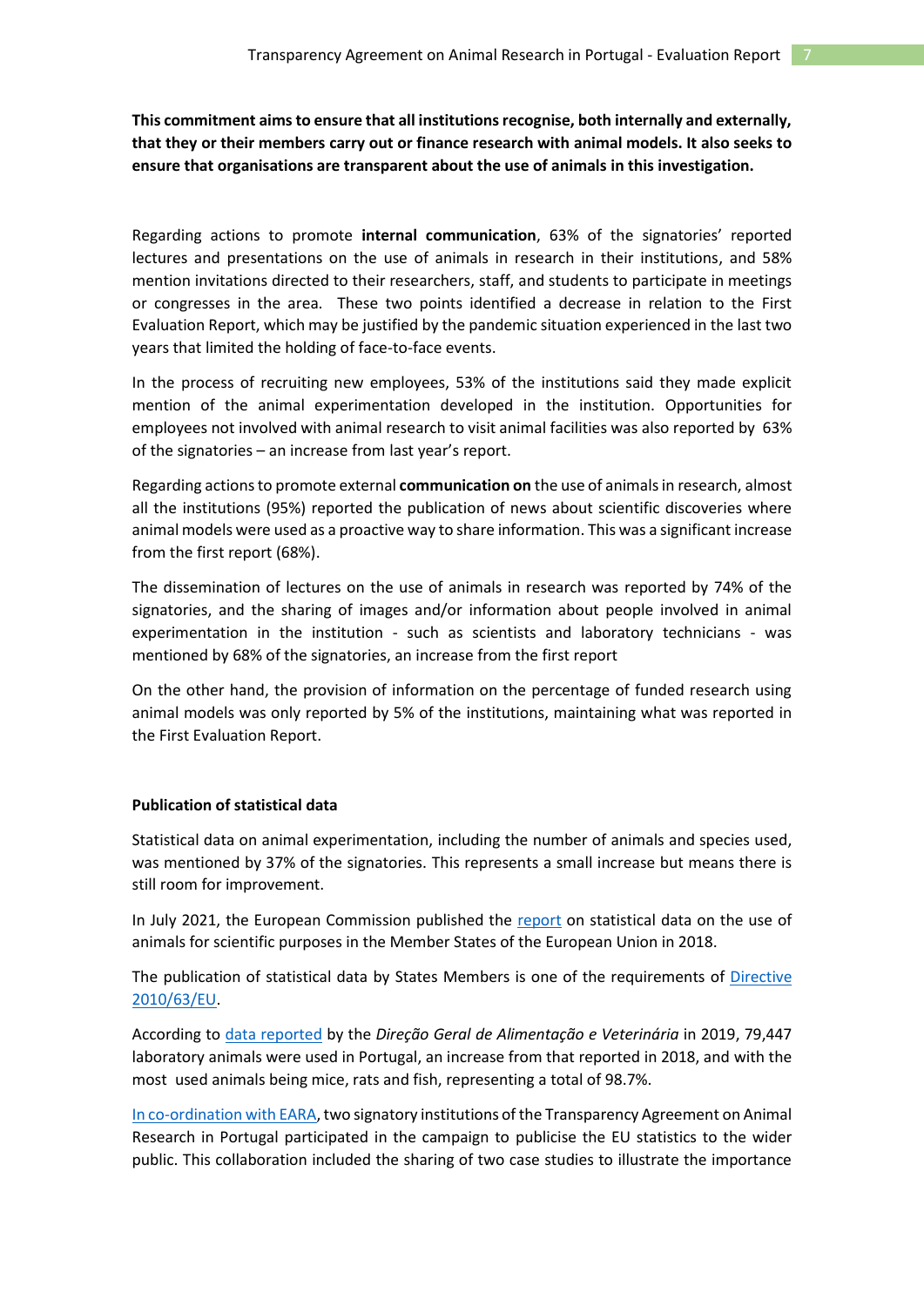of animal use in biomedical research, including images, video, and support quotes by reference people in the area.

One of the examples used to show the fundamental role of animal experimentation was given by the Gulbenkian Institute of Science (IGC). The case [study "Antibiotic resistance in mice"](http://www.eara.eu/post/antibiotic-resistance-in-mice) allowed a better understanding of the mechanisms of antibiotic resistance, and analysing the intestinal microbiota of each mice individually revealed that the persistence of resistant bacteria depends on the host animal.

Additionally, the Institute of Research in Life Sciences and Health of the University of Minho (ICVS-UM) presented [as a case study "Taking advantage of approved drugs to treat a rare](http://www.eara.eu/post/treatment-for-a-rare-disease)  [disease".](http://www.eara.eu/post/treatment-for-a-rare-disease) In this case, the researchers used a Machado-Joseph Disease mouse model to test the repositioning of a previously approved drug for the treatment of depression. The results of this study show that this drug was effective in reducing the severity of the motor symptoms of the mice and delayed their progression of the disease.

#### **Images and video**

One of the important components in the openness and transparency on the use of animals in research is the sharing of images and videos on the official websites of the institutions. This is usually the place where the public seeks more information about animal research developed to study a particular topic.

Since the First Report, there has been an increase in the percentage of transparency agreement signatories who choose to actively provide images and/or videos on their websites. The photo sharing of animal models was reported by 63% of the institutions, while the use of animal videos was mentioned by 32%. Despite the increase over the previous report, this is still an areato improve.

#### **Other information**

Regarding the sharing of information on social networks, the institutions mostly use Facebook (47%), Twitter (32%), LinkedIn (32%), Instagram (26%), and Youtube (16%) to communicate animal research developed at their institutions.

In addition to the publication of statistical data by Member States being one of the requirements of [Directive 2010/63/EU,](https://eur-lex.europa.eu/legal-content/PT/TXT/PDF/?uri=CELEX:32010L0063&from=EN) non-technical summaries of research projects are also required to be published. The purpose of these summaries is to make public information about studies that use animals in an objective and clear way, in a language that is accessible to the public.

According to Article 43 of the [Directive 2010/63/EU,](https://eur-lex.europa.eu/legal-content/PT/TXT/PDF/?uri=CELEX:32010L0063&from=EN) non-technical summaries of research projects should include the harms and benefits anticipated from the research proposed and the number and types of animals that will be used, as well as a demonstration of compliance with the principle of 3Rs (Replace, Reduce, and Refine).

In the evaluation survey, only a third (32%) of the signatory institutions stated that non-technical summaries of the projects authorised on their websites were made available *(Figure 2),* which, despite being an increase over the First Report (21%), remains a point fulfilled by a low percentage of the signatory institutions.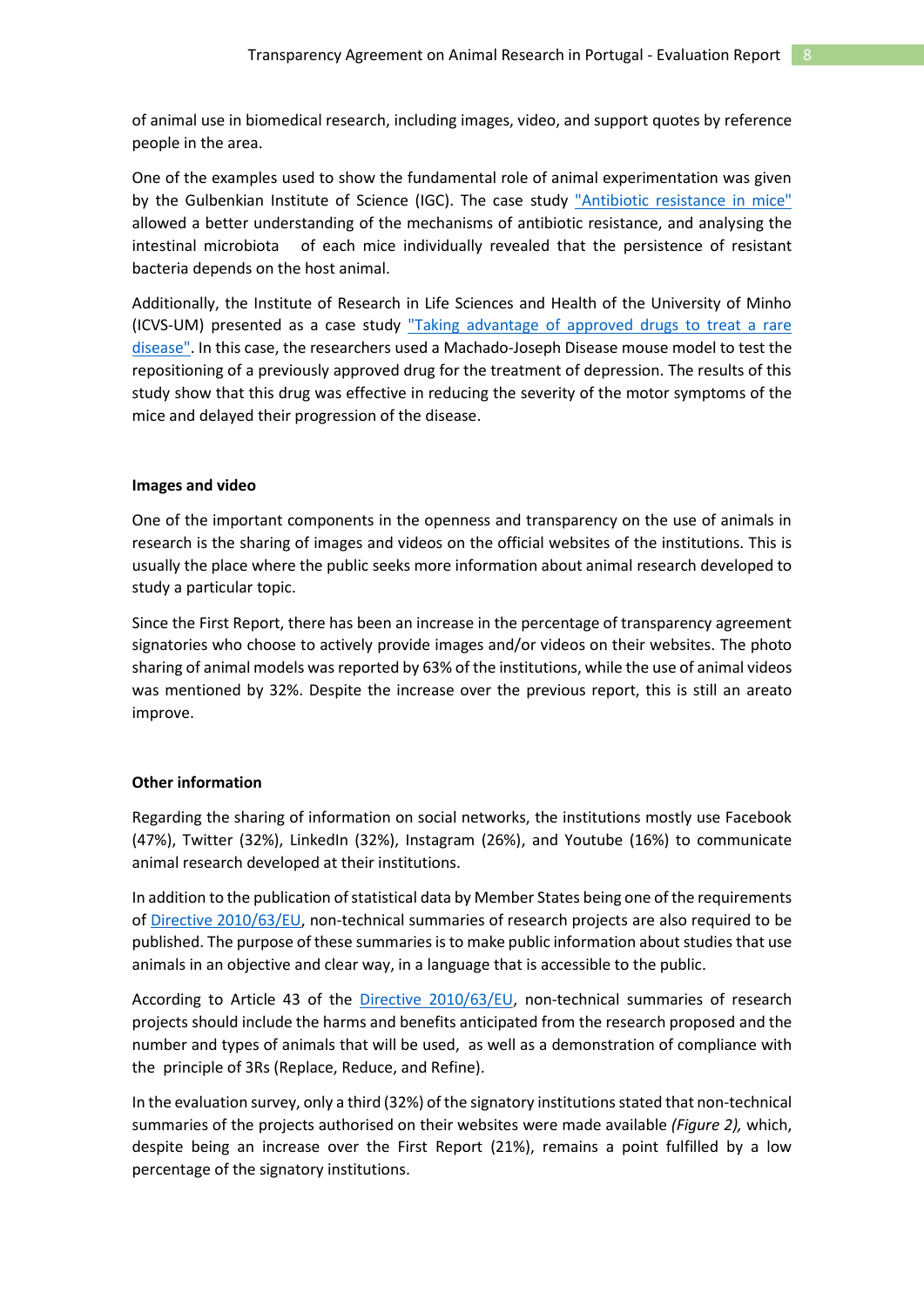

**FIGURE 2: NON-TECHNICAL SUMMARIES OF AUTHORISED PROJECTS AVAILABLE ON THE WEBSITES OF THE INSTITUTIONS THAT ARE SIGNATORIES TO THE TRANSPARENCY AGREEMENT** 

The first commitment of the Transparency Agreement also includes the adoption of an open approach to communication on animal experimentation in collaborative projects and partnerships.

In the survey, 58% of the signatories said they attended and/or held meetings and events to ensure openness and transparency on animal research an improvement on the First Report (37%), however 37% of the institutions mentioned that no practices were implemented in this sense.

The **strategies** mentioned by the institutions involved in the Transparency Agreement to answer questions (internal and/or external) on the use of animal models in their research are essentially based on transparency, were similar to the first report, with the involvement of **the coordinators of the animal facilities**, the **communication offices**, and the **ORBEAs** (Bodies Responsible for Animal Welfare).

Regarding the barriers to the implementation of this commitment, **the fear of public exposure**  and possible **retaliation by activists** and the **lack of resources** (such as: time, human resources with experience in science communication, appropriate website, etc.), were the main causes pointed out by the signatories.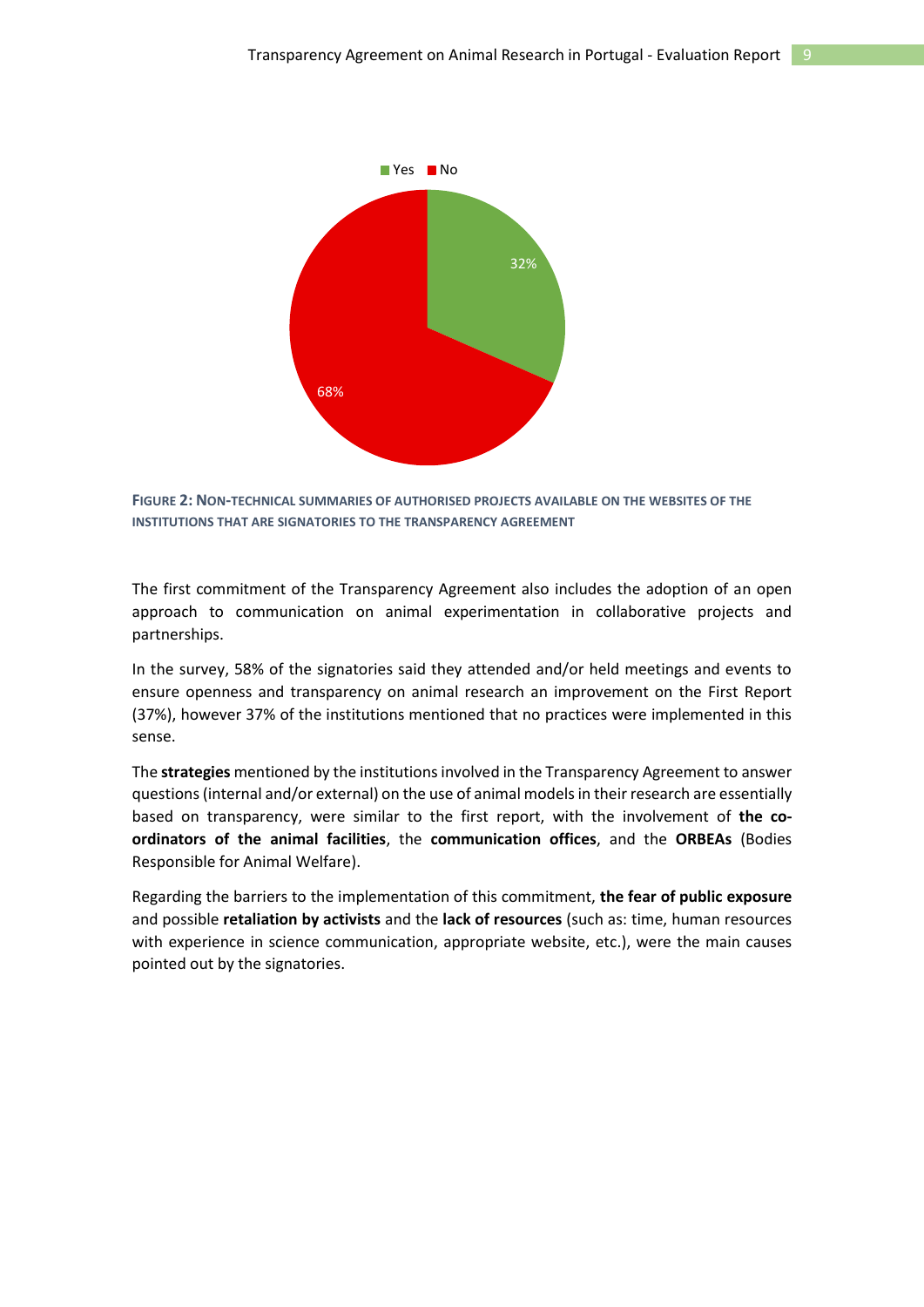<span id="page-9-0"></span>COMMITMENT 2:

# We will enhance our communications with the media and the public about our research using animals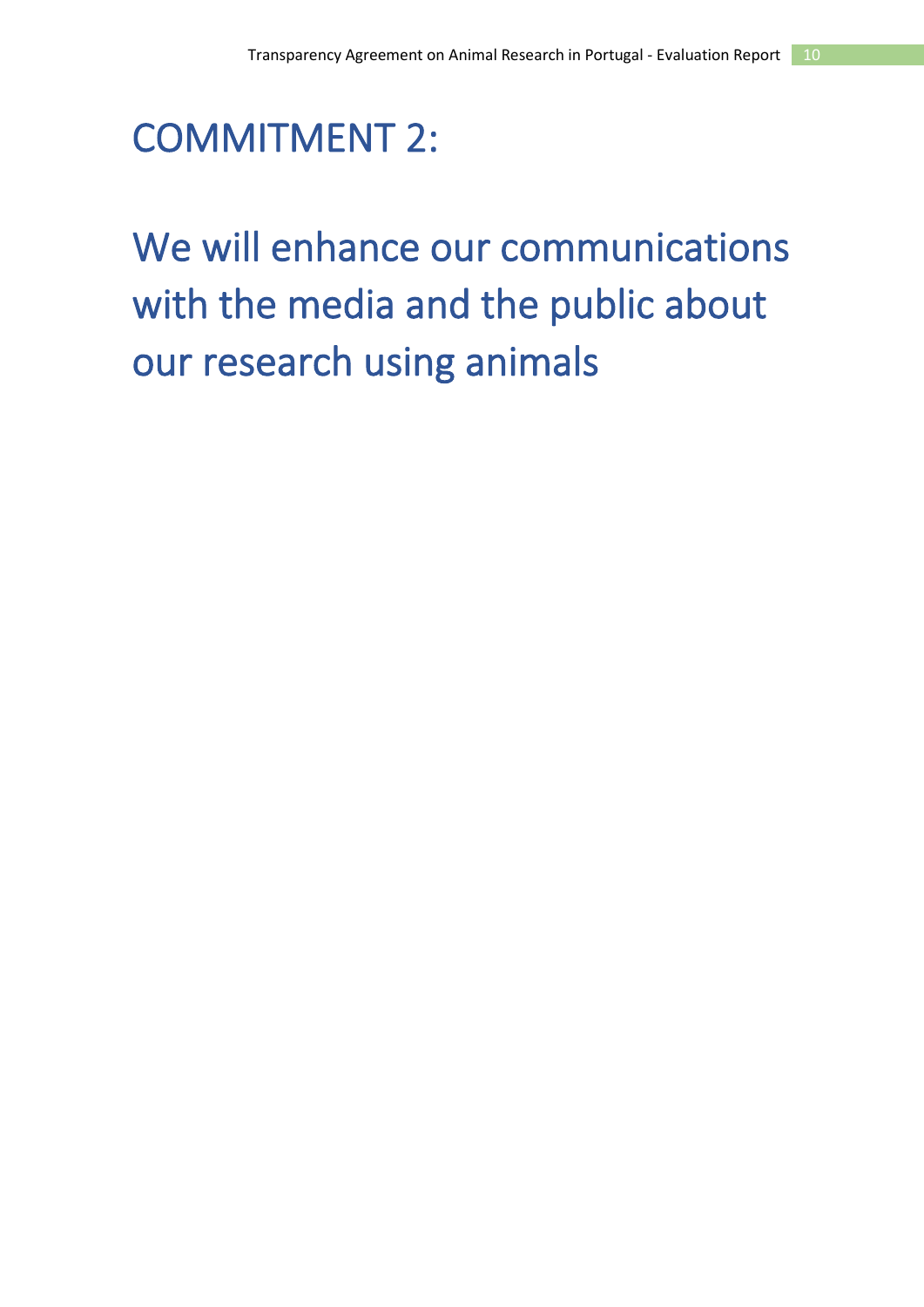**The purpose of this Commitment is to ensure that relevant details on the involvement of signatories in animal research are easily accessible to the public. It is based on Commitment 1 outlineing some of the practical steps that organisations can or should take to improve their communication around animal research.**

Since the implementation of the Transparency Agreement, the main forms of communication with the media were interviews in which the use of animals in research has been addressed (79%), and comments on general issues related to animal experimentation – this was a significant increase on the first report*.* Only one institution refused to respond to requests from journalists to address questions regarding the use of animals in the investigation, presenting as justification that the decision was motivated by the institution being concerned that it would not get a fair hearing.

Regarding the offering of training for scientists, staff or students who want to communicate their research on animal models, 53% of institutions say that they already provide it *(Figure 3)* – a slight increase compared to the previous evaluation report (42%). Of the institutions that have not yet had the opportunity to offer this, most intend to do so in the future or mention the existence of training organised by EARA or the training that is included on animal experimentation courses*.*



**FIGURE 3: TRAINING OFFER FOR RESEARCHERS, STAFF OR STUDENTS WISHING TO COMMUNICATE THEIR WORK WITH ANIMAL MODELS**

The communication on the use of animals in research also includes communicating on the principle of 3Rs (*Replace*, *Reduce*, and *Refine*). This principle consists in the use of methods enabling:

- **Replace** Methodsthat avoid or replace the use of animals with alternative approaches.
- **Reduce** Methods or strategies that reduce to a minimum the number of animals to be used.
- **Refine** Methods that minimize animal discomfort or suffering and improve well-being.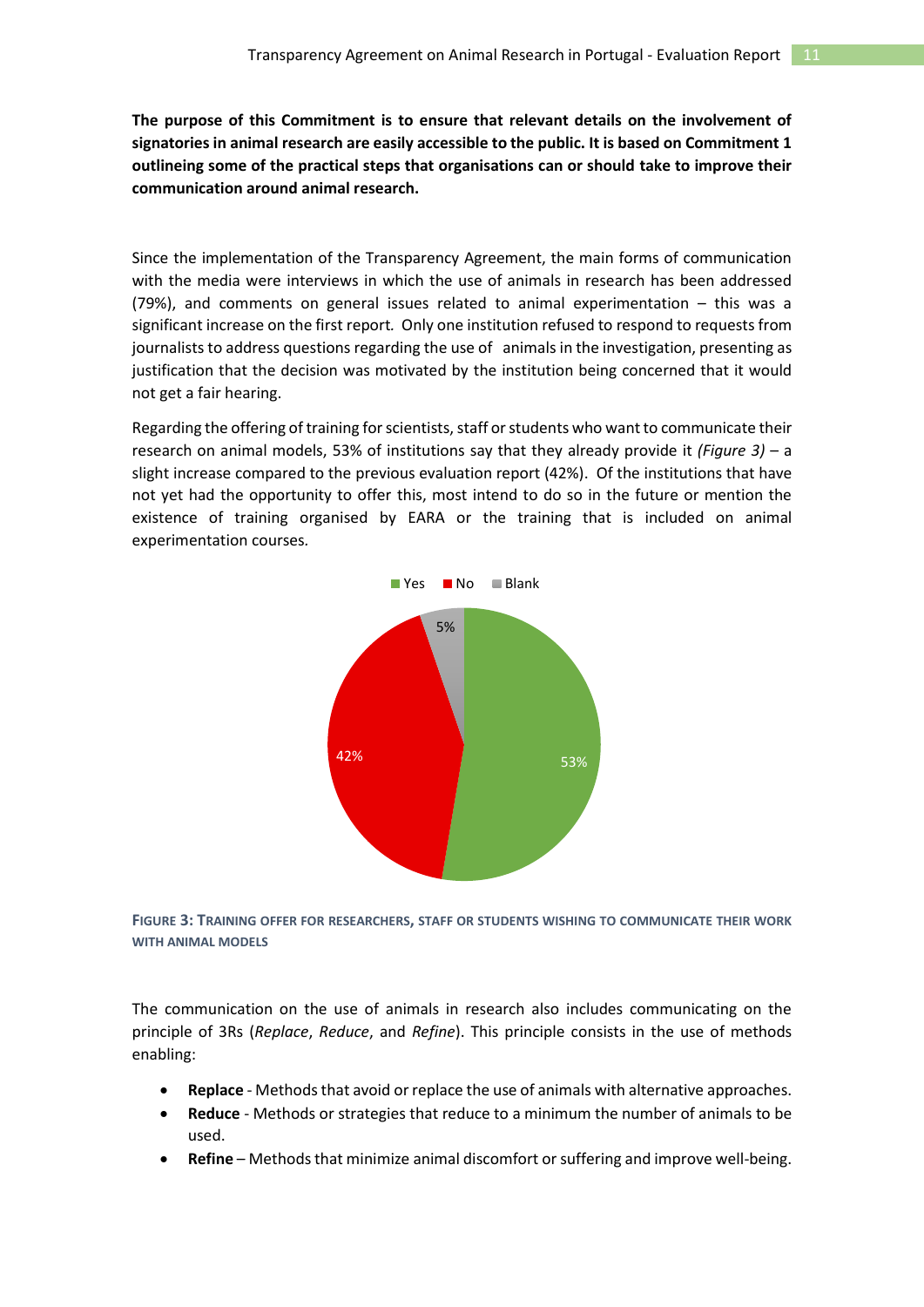To promote better communication on the 3Rs, 79% of the signatories (a similar number to the first report) held courses or workshops on this topic, followed by the sharing of examples provided by other institutions and the holding of events, lectures, webinars and debates *(Figure 4).*



**FIGURE 4: FORMS OF COMMUNICATION ON THE PRINCIPLE OF 3RS IN THE INSTITUTIONS**

One of the mandatory requirements of the Transparency Agreement is the placement of a statement on public access website that explains the institution's involvement with animal experimentation. Most signatories (84%) have the declaration available, a significant increase from the First Report (53%), however three of institutions (16%) have not yet met this requirement of the agreement. The reasons pointed out by the institutions for non-compliance with this commitment are related in most cases to issues of redesign of institutional websites *(Figure 5).*



**FIGURE 5: PERCENTAGE OF INSTITUTIONS THAT HAVE AVAILABLE A STATEMENT OF POSITIONING ON THE INSTITUTIONAL WEBSITE**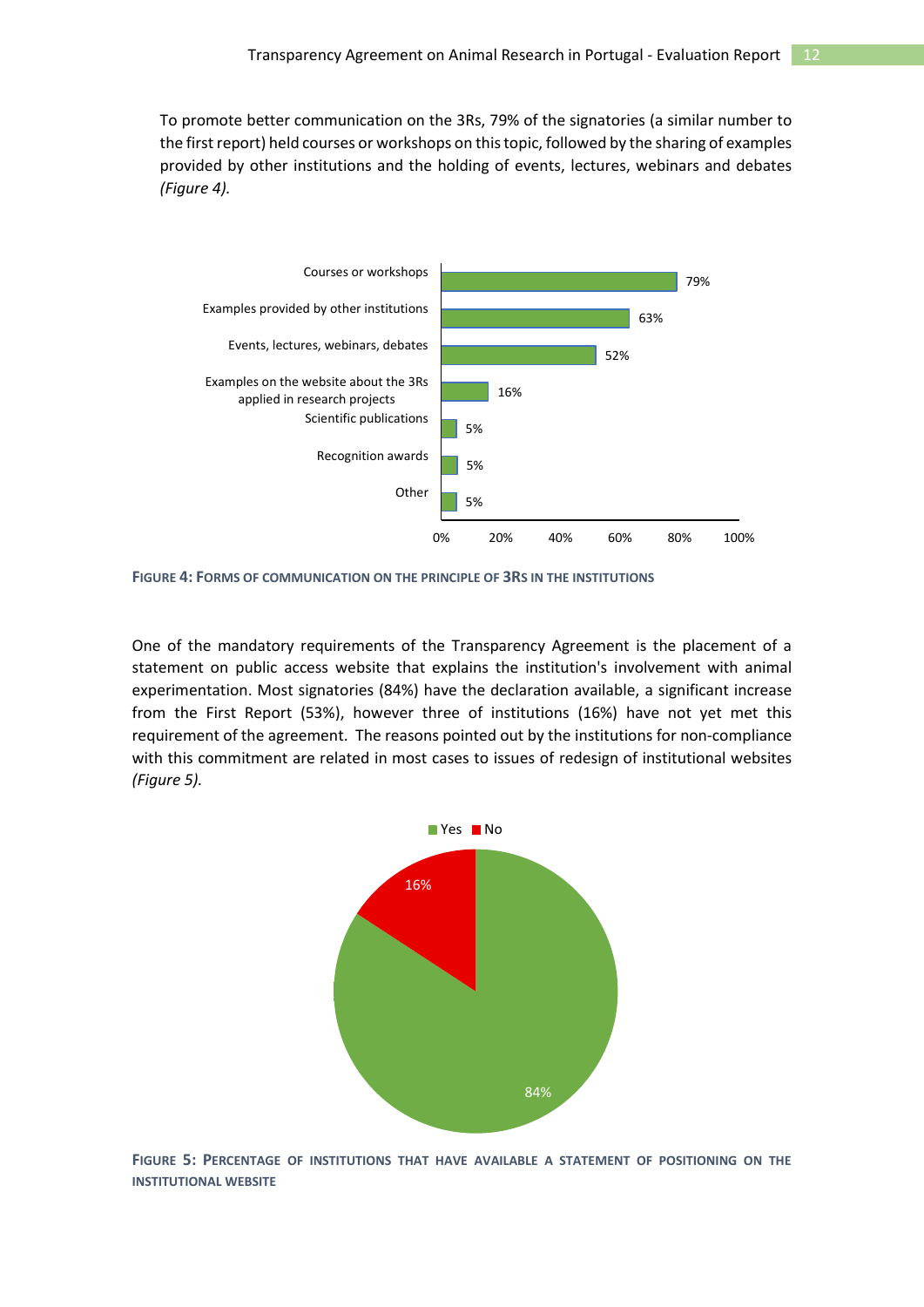The lack of **time** and **human resources** with a greater dedication to these initiatives and the lack of **training** in communication were reported as barriers to the implementation of the second commitment of the agreement.

The communication practices that the signatory institutions intend to apply in the future, the main ones are:

- Implementation of a more proactive and systematic dissemination of information to the public on animal research.
- Conducting workshops and training in science communication in the field of animal experimentation.
- Production of educational videos (e.g.: virtual visit to the animal facility).
- Improvement of the information available on the website (for instance, including a statement on animal research and the availability of non-technical summaries of the projects).
- Organisation of lectures and events.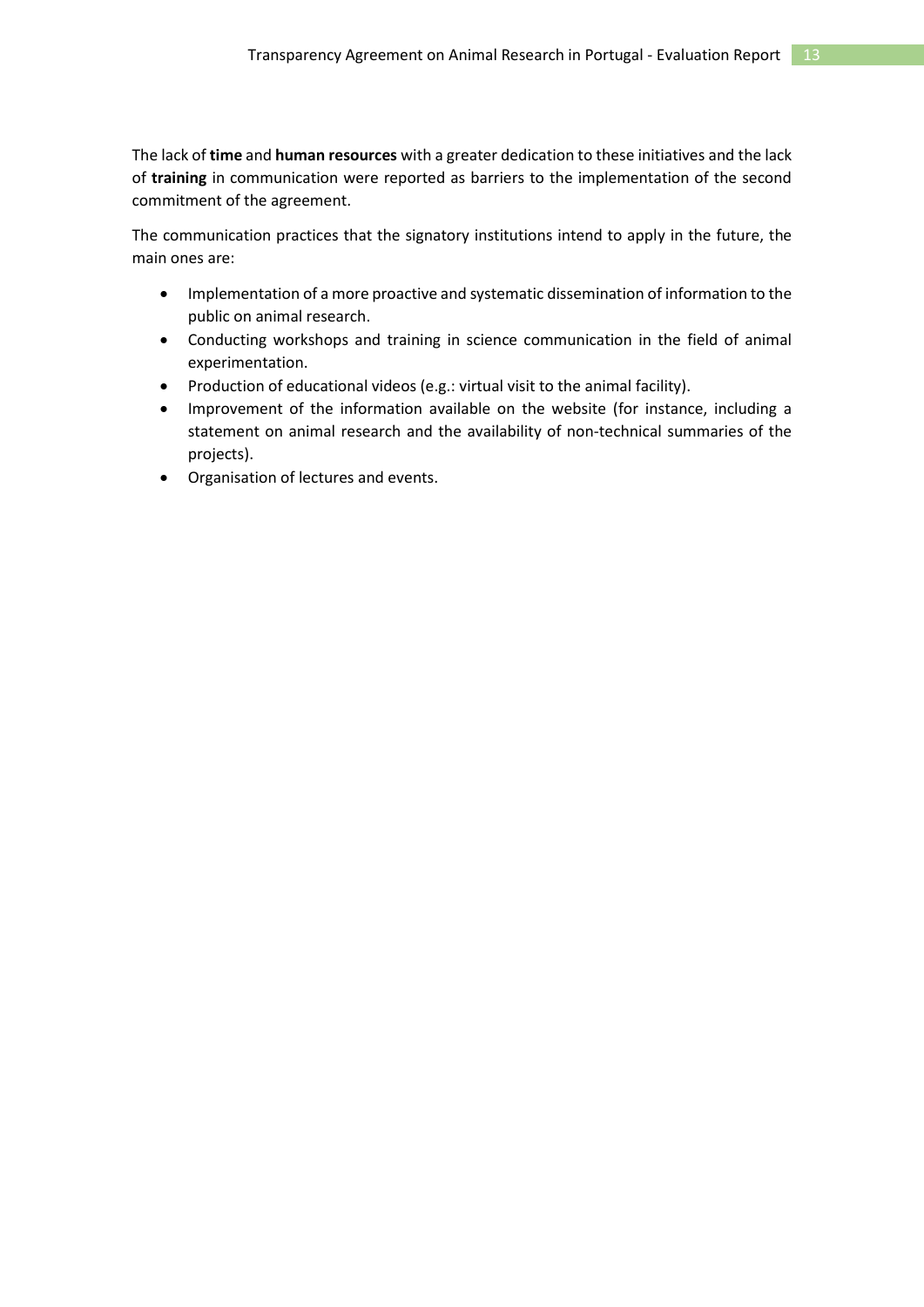<span id="page-13-0"></span>COMMITMENT 3:

We will be proactive in providing opportunities for the public to find out about research using animals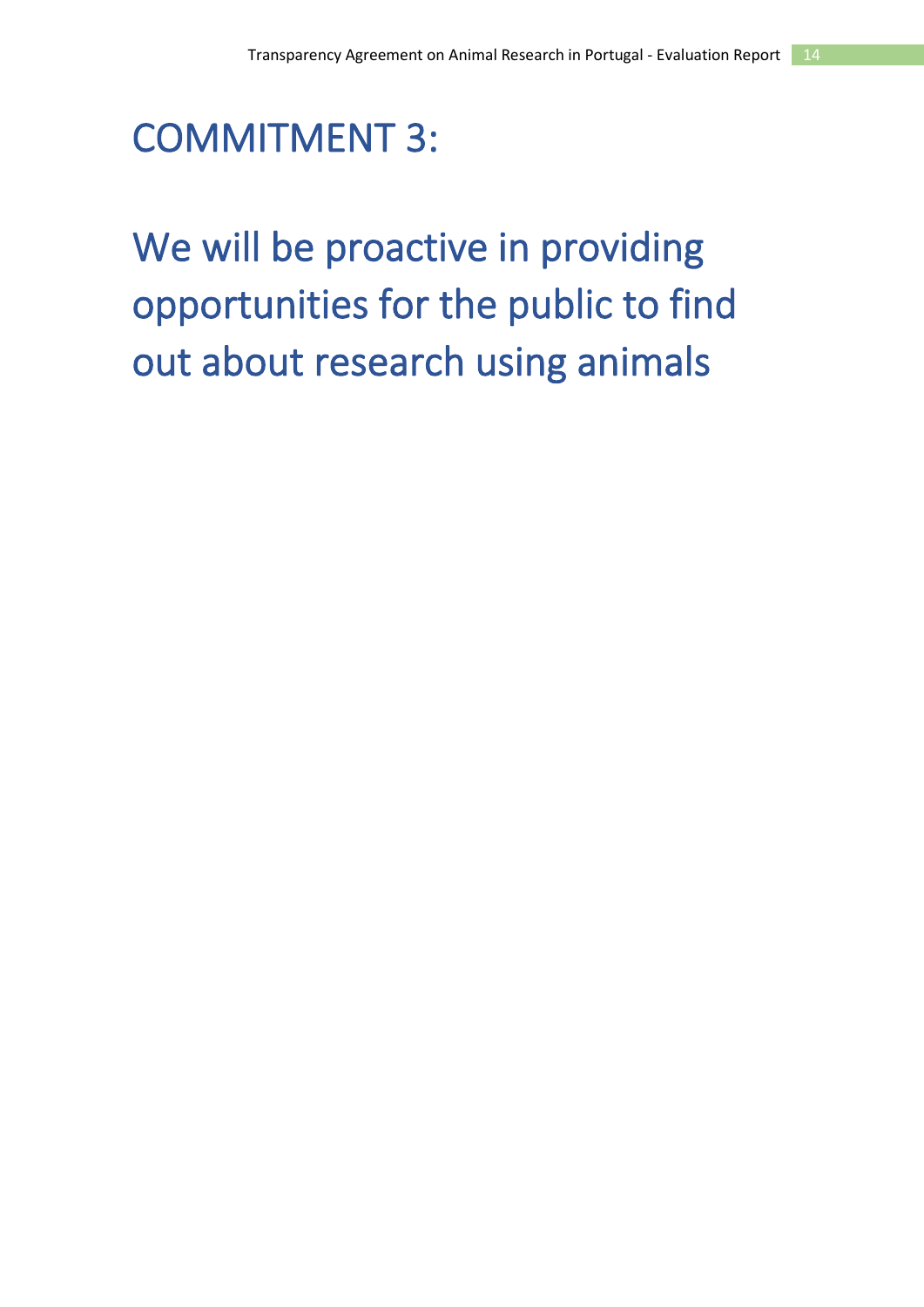**This Commitment aims to encourage more public discussion in Portugal on animal research. It is based on Commitments 1 and 2 suggesting ways in which signatories can proactively engage - directly and indirectly - with the public, in addition to providing information.**

The most common activities reported by the institutions for the fulfilment of the third commitment were the organisation of open days (79%); participation in activities organised by other institutions (74%), and initiatives with schools (58%) *(Figure 6).* Only a small number of institutions (11%) reported that there was no participation in dissemination activities.

Among the advice and support provided to those involved in these initiatives, the signatories mentioned the following topics:

- Clarification of the objectives of the use of animals under investigation.
- References to the training of employees in animal experimentation and communication in the field of animal experimentation.
- Support from the communication department of the institution and the supply of material and content in the initiatives presented.



**FIGURE 6: ACTIVITIES IN WHICH INSTITUTIONS HAVE PARTICIPATED SINCE THE IMPLEMENTATION OF THE TRANSPARENCY AGREEMENT**

Mostsignatories (78%) gave access to their animal facilities to external visitors, up from just over half of the institutions (53%) in the First Report. This access was mostly given to students from other institutions (68%), specific groups of visitors (58%) and during open days (47%). Two institutions specifically organised visits for politicians. When animal safety and welfare measures did not allow visits, two of the signatories offered alternatives, such as videos and making available images of the animal facility.

Only three institutions refused requests to visit their animal facilities for safety and animal welfare reasons, or the pandemic situation.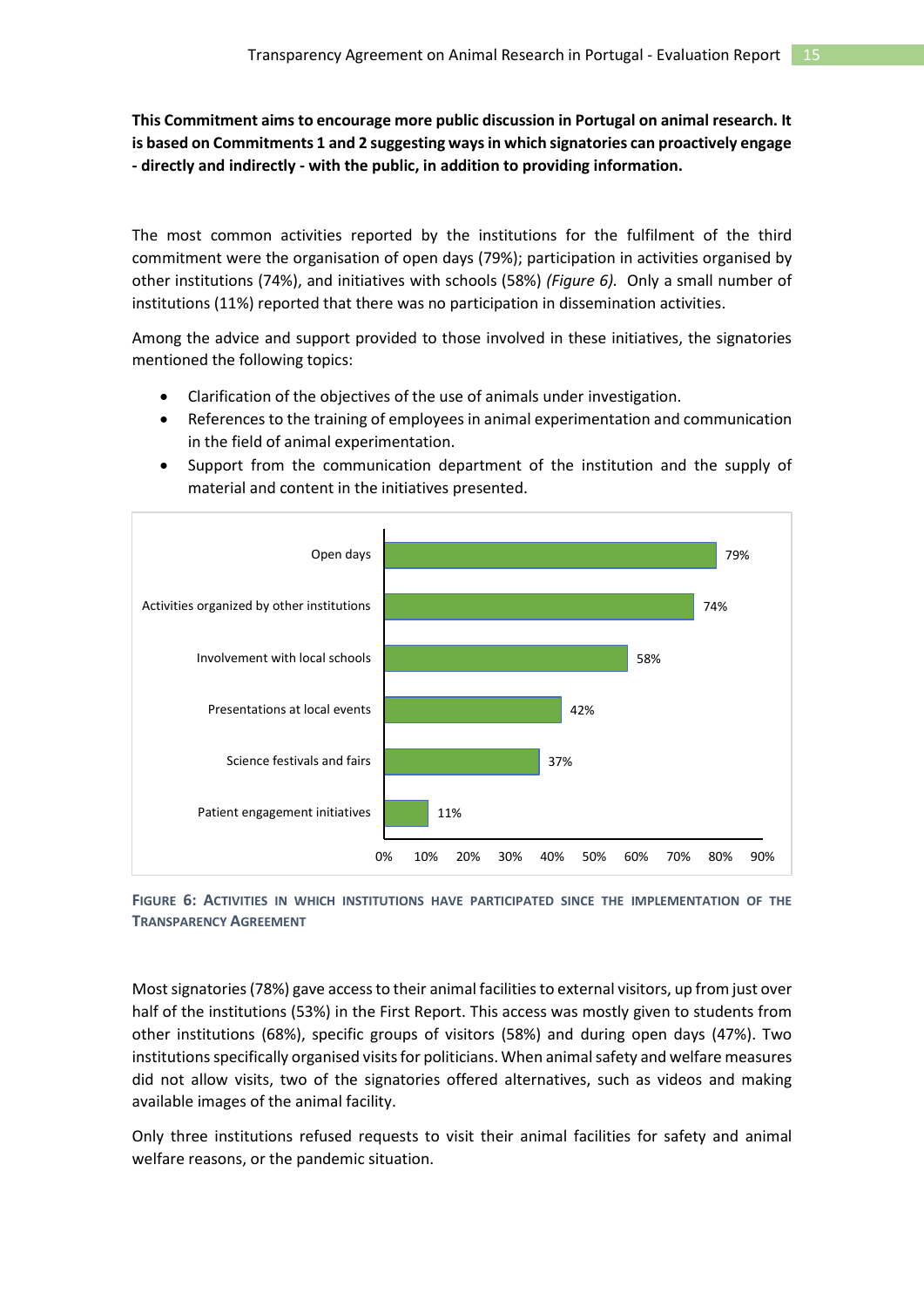As the main barriers to the implementation of this commitment, the institutions highlighted the lack of human resources and the pandemic situation.

A list of reported activities that can be considered good examples of this initiative can be found in Annex III. In 2020 EARA launche[d #TransparencyThursday](https://www.eara.eu/post/transparencythursday) on Instagram, with scientists invited to answer questions from the public about their research in a video format, including researchers from signatory institutions in Portugal. Additionally, in June 2021 EARA launched th[e Get on #BOARD21](http://www.eara.eu/post/biomedical-community-celebrates-success-of-first-global-day-for-animal-research) event, a [24-hour global campaign](http://www.eara.eu/post/be-open-about-animal-research-day-2021-case-studies-articles) to celebrate the proactivity of animal experimentation communication. Several institutions that are signatories to the Transparency Agreement in Portugal participated in the campaign, sharin[g case studies,](https://www.fchampalimaud.org/news/what-we-need-talk-about-we-talk-about-animal-testing) [interviews,](https://www.instagram.com/tv/CQyuQhfK2my/) and social [media posts.](https://twitter.com/EARA_PT/status/1410508975196545028)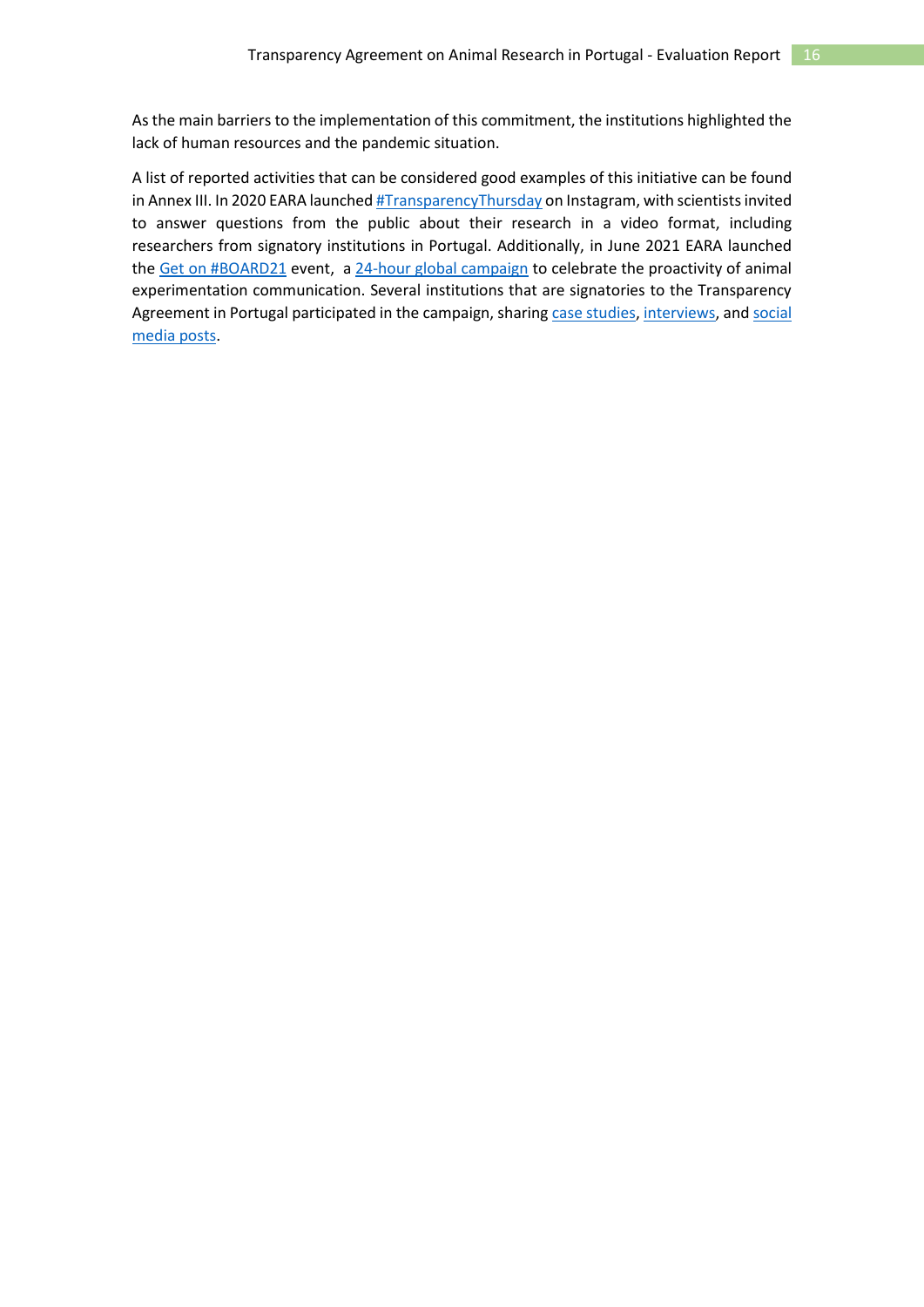## <span id="page-16-0"></span>Conclusions and Future Challenges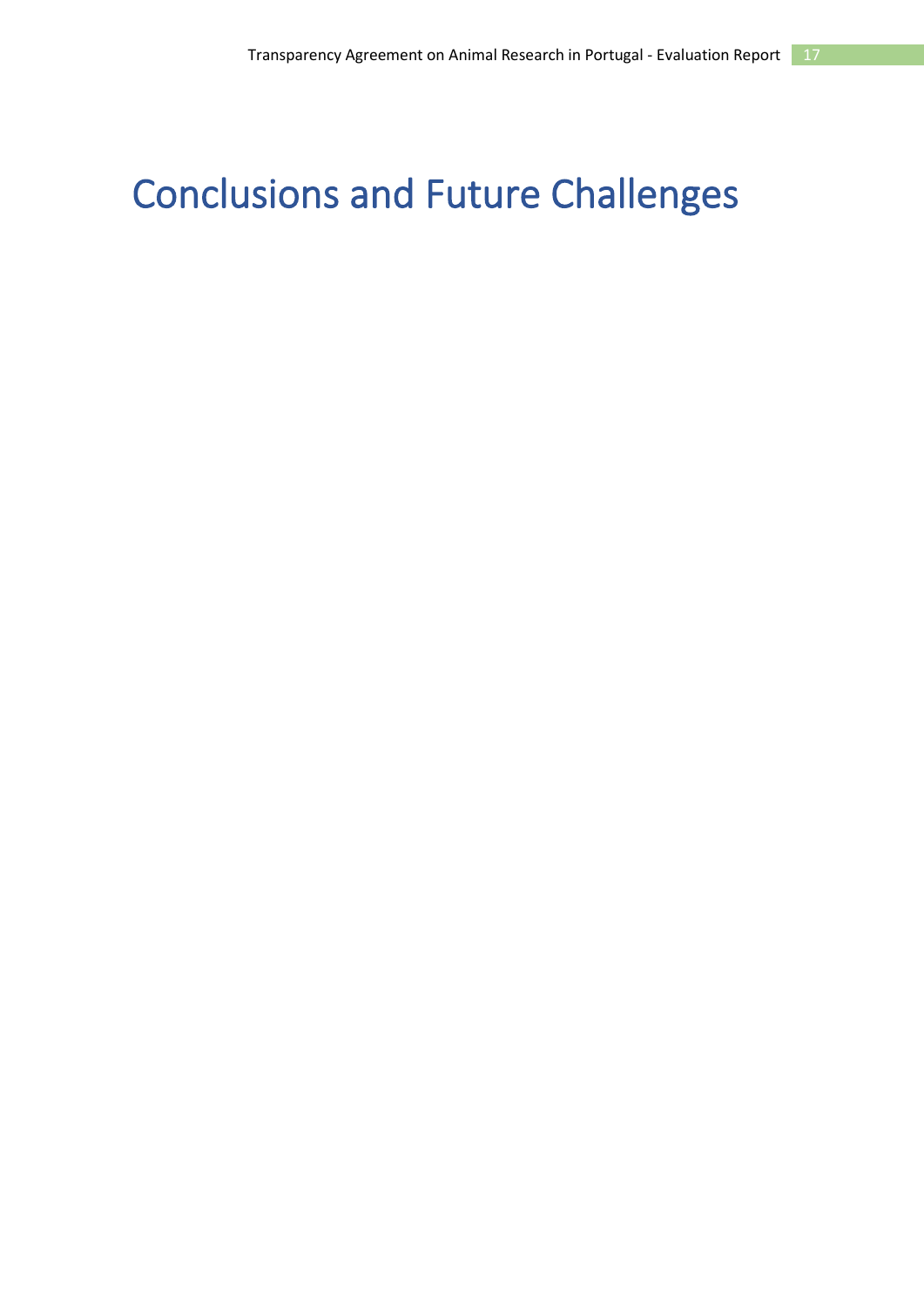The Transparency Agreement on Animal Research in Portugal demonstrates the commitment of the Portuguese scientific community its intention, in a voluntary but co-ordinated way, to contribute to a more informed society about the use of animal models in science.

All signatories gave feedback on the implementation of the agreement in their institutions, reinforcing their involvement with this initiative. This is a slow process, but one that translates into concrete actions of knowledge sharing with the public. In the long term, the implementation of these commitments by the biomedical sector can make a difference in political decisionmaking, and in national and international debates on animal experimentation.

The results of the second evaluation report of this initiative demonstrate the effort and dedication on the part of the signatory institutions and several points have shown a marked improvement compared to the First Report, but there is still a long way to go.

Most of the institutions agreed that the Transparency Agreement is important for biomedical research in Portugal. Almost all (95%) fully or partially agree that the implementation of this more open approach on the use of animals in research can lead to real changes in their institutions.

One of the main requirements for institutions to be part of this Agreement is the provision of a position statement on their involvement with animal experimentation, however this requirement has not yet been met by three institutions. EARA is willing to work with these signatories to assist them in drafting their declaration, but if these institutions do not make the information publicly available, they should consider leaving the Transparency Agreement.

The information available on institutional websites, including the publication of non-technical summaries of authorised projects, images and/or videos, and statistical data on the number and type of animals used in research is also an area that some signatories will need to improve in the future.

The form and speed of the implementation of all commitments obviously varies from institution to institution, and all of them have started from different levels of openness and transparency. Although this is not a conditioning factor, one aspect highlighted in the survey was that in some cases there is a lack of endorsement of this agreement at the institutional level.

Suggestions for improving the implementation and the growth of the Transparency Agreement in Portugal have been given by some institutions, including:

- Extension of the Transparency Agreement in Portugal to include other types of organisations such as patient associations and the pharmaceutical industry so as to have contributions from different perspectives.
- Creation of platform for science communication in the field of animal experimentation.
- Increase in the promotion and dissemination of the Transparency Agreement on Animal Research in Portugal to the public.
- Offer of more workshops and training on animal experimentation communication for different target audiences.
- Involving management teams and presidencies of signatory institutions to foster greater support in the development of activities.

The possibility of sharing experiences with other institutions involved in Transparency Agreements in these countries was reported by 89% of signatories (*Figure 7*).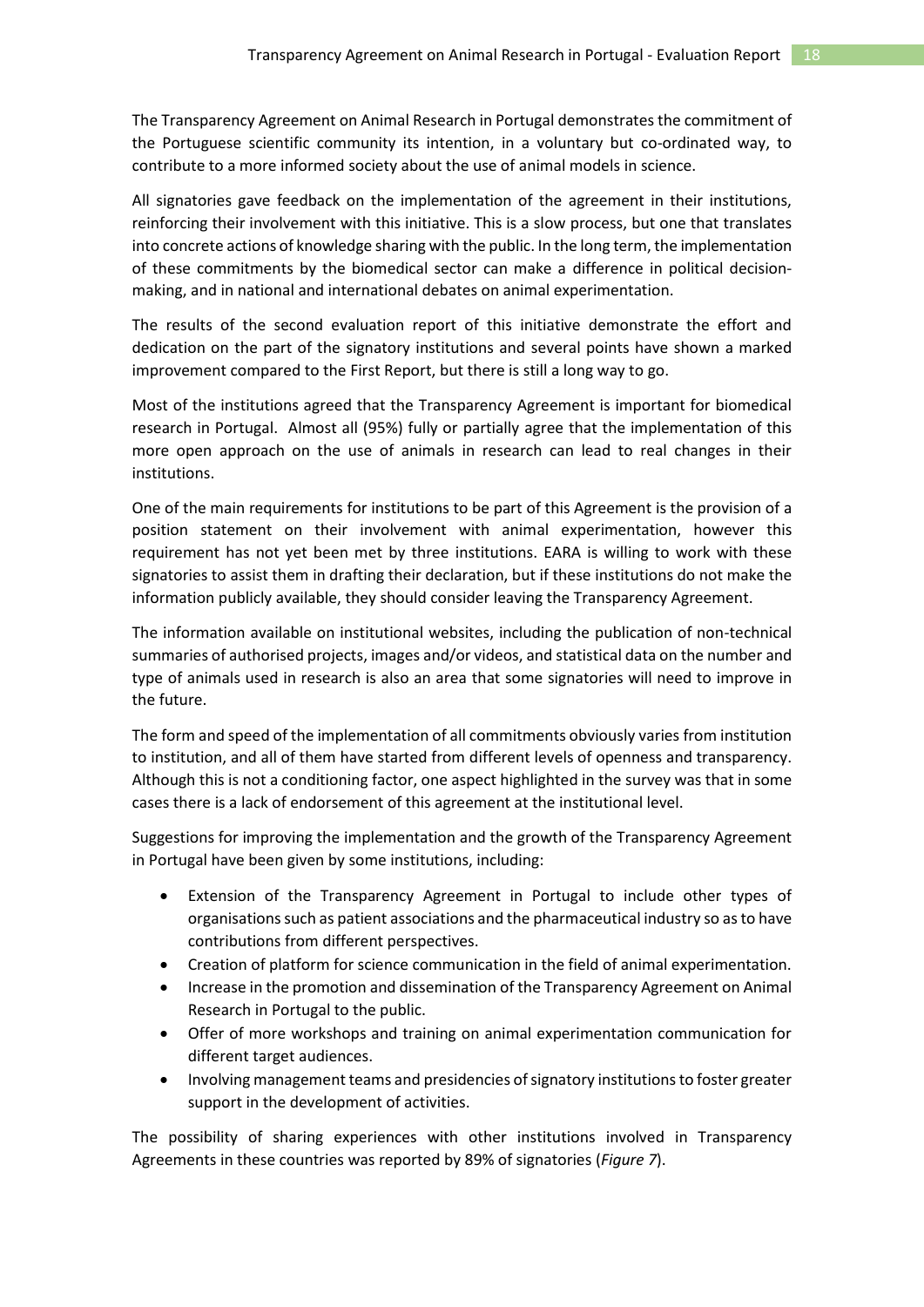

**FIGURE 7: PERCENTAGE OF INSTITUTIONS THAT WOULD LIKE TO SHARE EXPERIENCES WITH SIGNATORIES FROM OTHER COUNTRIES (E.G. UK, SPAIN, AND BELGIUM)**

#### **Next steps**

As future challenges for the continuous improvement and growth of the Agreement in Portugal, the following areas stand out in accordance with the challenges of the previous year:

- **Increasing the number of signatory institutions**, including different institutions such as medical charities that fund animal research, patient associations and the pharmaceutical industry. The growth of the agreement at the national level will give more visibility to this topic and will highlight the strength of the biomedical sector in Portugal.
- Promoting more **joint initiatives** where members of the Agreement can be united in the message to be shared. This will ensure that the debate on animal experimentation is balanced, and that the voice of the scientific community is heard at times when communication with the public can be more critical.
- Creating **more opportunities** to help signatory institutions meet the Agreement's commitments, such as more social media activities.

All institutions in the Portuguese biomedical sector are encouraged to adhere to a more open and transparent approach to the use of animals in biomedical research by signing the Transparency Agreement. The current participating institutions are encouraged to continue the implementation and improvement of each of the commitments of the Agreement.

We would like to thank the signatory institutions for taking part in the survey and for their continued commitment to extending and improving transparency and openness on animal research in Portugal.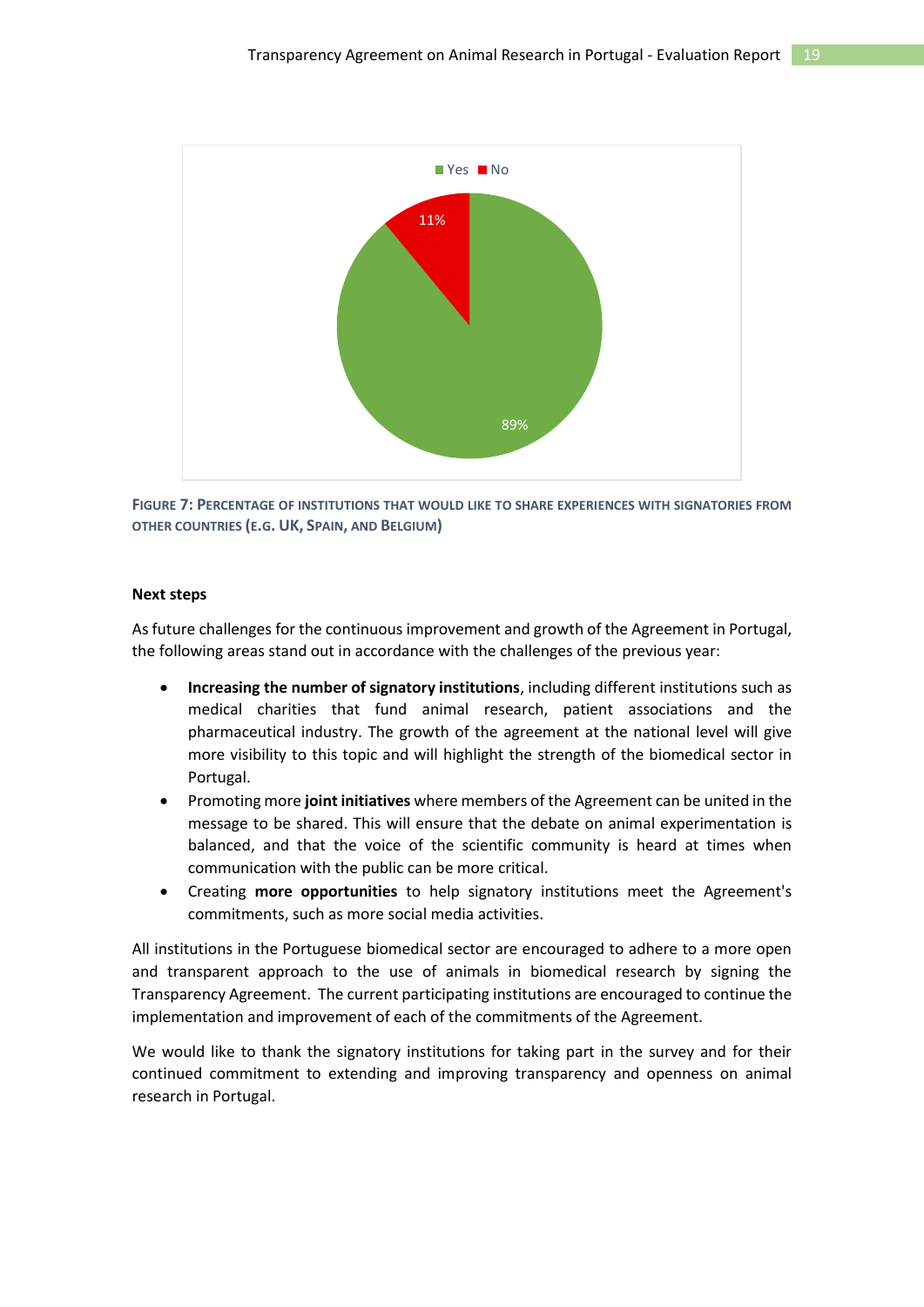### <span id="page-19-0"></span>Annex I - List of signatories to the Agreement in 2022 at the time of this report

| Institution      | <b>Full Name</b>                                                                | City             |
|------------------|---------------------------------------------------------------------------------|------------------|
| <b>CCMAR</b>     | Centro de Ciências Marinhas                                                     | Faro             |
| <b>ABC-RI</b>    | Algarve Biomedical Center Research Institute                                    | Faro             |
| <b>CIIMAR</b>    | Centro Interdisciplinar de Investigação Marinha e Ambiental                     | Porto            |
| FC               | Fundação Champalimaud                                                           | Lisboa           |
| i3S              | Instituto de Investigação e Inovação em Saúde                                   | Porto            |
| <b>iCBR</b>      | Instituto de Investigação Clínica e Biomédica de Coimbra                        | Coimbra          |
| <b>ICNAS</b>     | Instituto de Ciências Nucleares Aplicadas à Saúde                               | Coimbra          |
| <b>ICVS</b>      | Instituto de Investigação em Ciências da Vida e Saúde                           | <b>Braga</b>     |
| <b>IGC</b>       | Instituto Gulbenkian de Ciência                                                 | Lisboa           |
| <b>IHMT</b>      | Instituto de Higiene e Medicina Tropical                                        | Lisboa           |
| <b>CNC</b>       | Centro de Neurociências de Coimbra                                              | Coimbra          |
| <b>IPLEIRIA</b>  | Instituto Politécnico de Leiria                                                 | Leiria           |
| <b>UTAD</b>      | Universidade de Trás-os-Montes e Alto Douro                                     | <b>Vila Real</b> |
| <b>NMS FCM</b>   | NOVA Medical School   Faculdade de Ciências Médicas                             | Lisboa           |
| <b>FCUL</b>      | Faculdade de Ciências da Universidade de Lisboa                                 | Lisboa           |
| <b>FFUC</b>      | Faculdade de Farmácia da Universidade de Coimbra                                | Coimbra          |
| <b>FFUL</b>      | Faculdade de Farmácia da Universidade de Lisboa                                 | Lisboa           |
| <b>FMV-UL</b>    | Faculdade de Medicina Veterinária da Universidade de Lisboa                     | Lisboa           |
| <b>VectorB2B</b> | Vector B2B - Drug Developing - Associação para Investigação em<br>Biotecnologia | Lisboa           |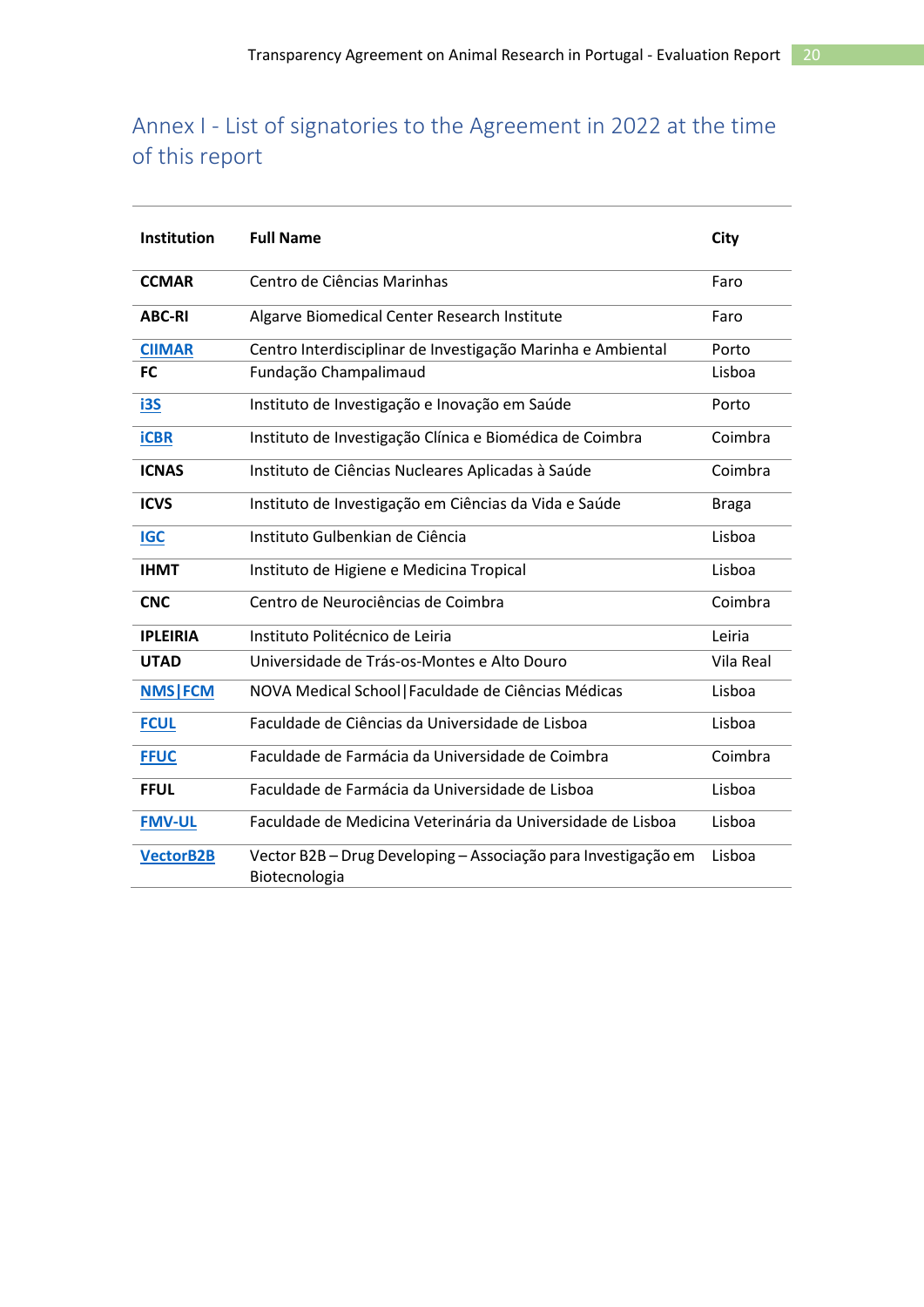Annex II - Logos of the signatories of the Agreement 2022

#### <span id="page-20-0"></span>Acordo de Transparência sobre a Investigação Animal em Portugal (19 signatários, janeiro 2022) **Ciências** ciimar **CENTER FOR CCMAR CBI NEUROSCIENCE<br>AND CELL<br>BIOLOGY** ULisboa **CENTRE FOR RIOMEDICAL RESEARC AEDIC AULLDA** U  $\mathbf C$ FFUC FACULDADE DE FARMÁCIA UNIVERSIDADE DE COIMBRA Fundação LISBOA **FACULDADE DE** Champalimaud **FARMÁCIA** UNIVERSIDADE<br>De lisboa **INSTITUTO Coimbra Institute for Clinical<br>and Biomedical Research** INSTITUTO DE HIGIENE E · ICNAS INSTITUTO DE CIÊNCIAS NUCLEARES . U C **ICBR GULBENKIAN MEDICINA TROPICAL** APLICADAS À SAÚDE **DE CIÊNCIA** LINIVERSIDADE NOVA DE LISRO UNIVERSIDADE DE COIMBRA **utad** vECTOR  $\bullet$ **Health Sciences Research Institute** e Investigação em Ciências da Vida e Saúde **MEDICAL SCHOOL** DE INVESTIGAÇÃO **POLITÉCNICO<br>DE LEIRIA** E INOVAÇÃO UNIVERSIDADE<br>DO PORTO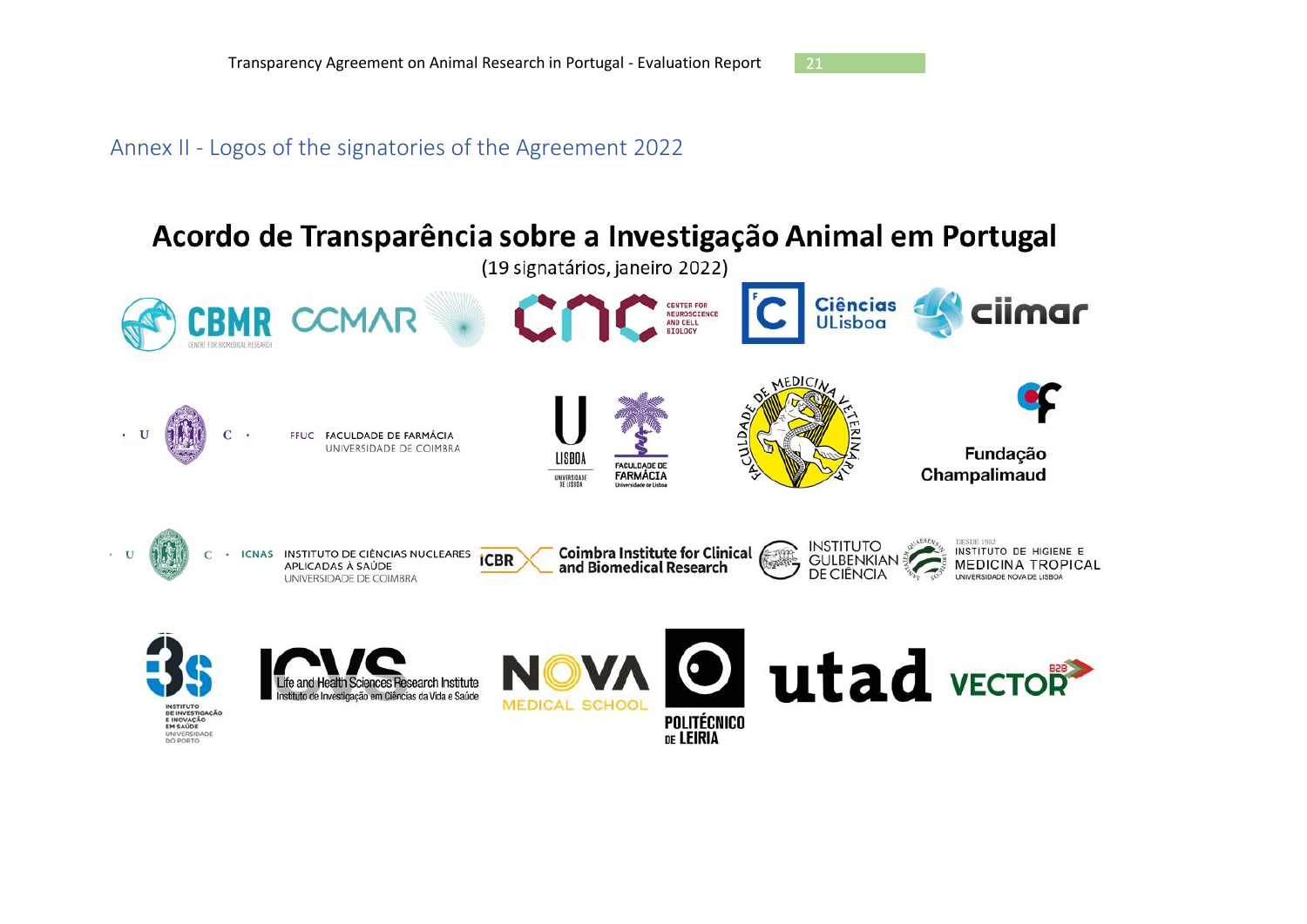### <span id="page-21-0"></span>Annex III - Examples of implementation of the commitments

#### **Examples provided by the signatories to demonstrate the implementation ofthe Commitment of the Transparency Agreement on Animal Research in Portugal**

#### **Presence in the media**

- [Nanopartícula para combate ao cancro desenvolvida em Coimbra obtém designação de](https://www.newsfarma.pt/noticias/10636-nanopart%C3%ADcula-para-combate-ao-cancro-desenvolvida-em-coimbra-obt%C3%A9m-designa%C3%A7%C3%A3o-de-%E2%80%9Cmedicamento-%C3%B3rf%C3%A3o%E2%80%9D.html)  ["medicamento órfão"](https://www.newsfarma.pt/noticias/10636-nanopart%C3%ADcula-para-combate-ao-cancro-desenvolvida-em-coimbra-obt%C3%A9m-designa%C3%A7%C3%A3o-de-%E2%80%9Cmedicamento-%C3%B3rf%C3%A3o%E2%80%9D.html), NewsFarma, 9 June, 2021
- [Cientistas descobrem que recetor envolvido na regulação do apetite também controla](https://raiox.pt/cientistas-descobrem-que-recetor-envolvido-na-regulacao-do-apetite-tambem-controla-a-memoria/)  [a memória,](https://raiox.pt/cientistas-descobrem-que-recetor-envolvido-na-regulacao-do-apetite-tambem-controla-a-memoria/) RaioX, 18 February, 2021

#### **Articles on the institution' website**

- [Article @ Glance,](https://www.nms.unl.pt/pt-pt/investigacao/ciencia-e-sociedade/article-at-a-glance) NMS
- [Esforço Conjunto Leva A Um Ensaio Para A Descoberta De Drogas Para IBD,](https://www.nms.unl.pt/pt-pt/investigacao/ciencia-e-sociedade/article-at-a-glance/drug-discovery-in-ibd) NMS
- Identificação de novos tratamentos [antimaláricos através de uma abordagem de](https://www.ihmt.unl.pt/identificacao-de-novos-tratamentos-antimalaricos-atraves-de-uma-abordagem-de-reposicionamento-de-farmacos-centrada-no-alvo/)  ["reposicionamento de fármacos" centrada no alvo](https://www.ihmt.unl.pt/identificacao-de-novos-tratamentos-antimalaricos-atraves-de-uma-abordagem-de-reposicionamento-de-farmacos-centrada-no-alvo/), IHMT, 18 July, 2021
- [O que ganhamos ao dormir em conchinha? Lições de um pequeno mamífero,](https://ciencias.ulisboa.pt/en/node/13963) FCUL, 22 November, 2021
- [Study Shows How Specific Amino Acids Affect the Growth of Farmed Fish,](https://www.ccmar.ualg.pt/en/news/study-shows-how-specific-amino-acids-affect-growth-farmed-fish) CCMAR, 17 December, 2021
- [New Guide Identifies Strategies to Improve the Life of Aquaculture Fish,](https://www.ccmar.ualg.pt/en/news/new-guide-identifies-strategies-improve-life-aquaculture-fish) CCMAR, 13 October, 2021
- [Estudo revela que fármaco usado no tratamento da epilepsia pode ser terapia](https://www.cnc.uc.pt/pt/estudo-revela-que-farmaco-usado-no-tratamento-da-epilepsia-pode-ser-terapia-promissora-para-a-doenca-de-machado-joseph)  [promissora para a Doença de Machado-Joseph,](https://www.cnc.uc.pt/pt/estudo-revela-que-farmaco-usado-no-tratamento-da-epilepsia-pode-ser-terapia-promissora-para-a-doenca-de-machado-joseph) CNC, 9 December 2021
- [Estudo publicado na Science desvenda mecanismo crítico no desenvolvimento do](https://www.cnc.uc.pt/pt/estudo-publicado-na-science-desvenda-mecanismo-critico-no-desenvolvimento-do-cerebro)  [cérebro,](https://www.cnc.uc.pt/pt/estudo-publicado-na-science-desvenda-mecanismo-critico-no-desenvolvimento-do-cerebro) CNC, 11 December, 2021
- [What We Need to Talk About Before We Talk About Animal Testing,](https://magazine.ar.fchampalimaud.org/what-we-need-to-talk-about-before-we-talk-about-animal-testing/) FC, 1 July 2021
- [Rede europeia distingue tecnologia desenvolvida na UC para evitar o sofrimento dos](https://www.uc.pt/fmuc/article?key=a-073151cf8b)  [animais envolvidos em experiências científicas,](https://www.uc.pt/fmuc/article?key=a-073151cf8b) FMUC, 15 November, 2021

#### **Pages with more information on institutional websites**

- [Biotério de Peixes,](https://www.nms.unl.pt/pt-pt/investigacao/servicos-e-infraestruturas/servicos-a-comunidade/detalhe/facilityid/5526) NMS
- [Pre-clinical imaging facility,](https://www.uc.pt/en/icnas/Animal_facility_ICNAS) ICNAS
- [Biotério,](https://www.uc.pt/fmuc/bioterio) FMUC
- [Biotério,](https://www.ualg.pt/bioterio) ABC-RI
- [Animal Facility,](https://www.i3s.up.pt/scientific-platform.php?groupid=52) i3S
- [Pre-clinical Facility Services,](https://www.uc.pt/en/icnas/Animal_facility_ICNAS/Animal_Facility_Services) ICNAS
- [Website FMV,](http://ciisa.fmv.ulisboa.pt/index.php/en/?) UL

#### **Projects published on the websites of the institutions**

• [Controlo Neuronal Das Doenças Metabólicas: Estratégias Terapêuticas,](https://www.nms.unl.pt/pt-pt/investigacao/grupos-de-investigacao/detalhe/n/controlo-neuronal-das-doencas-metabolicas-estrategias-terapeuticas) CEDOC-NMS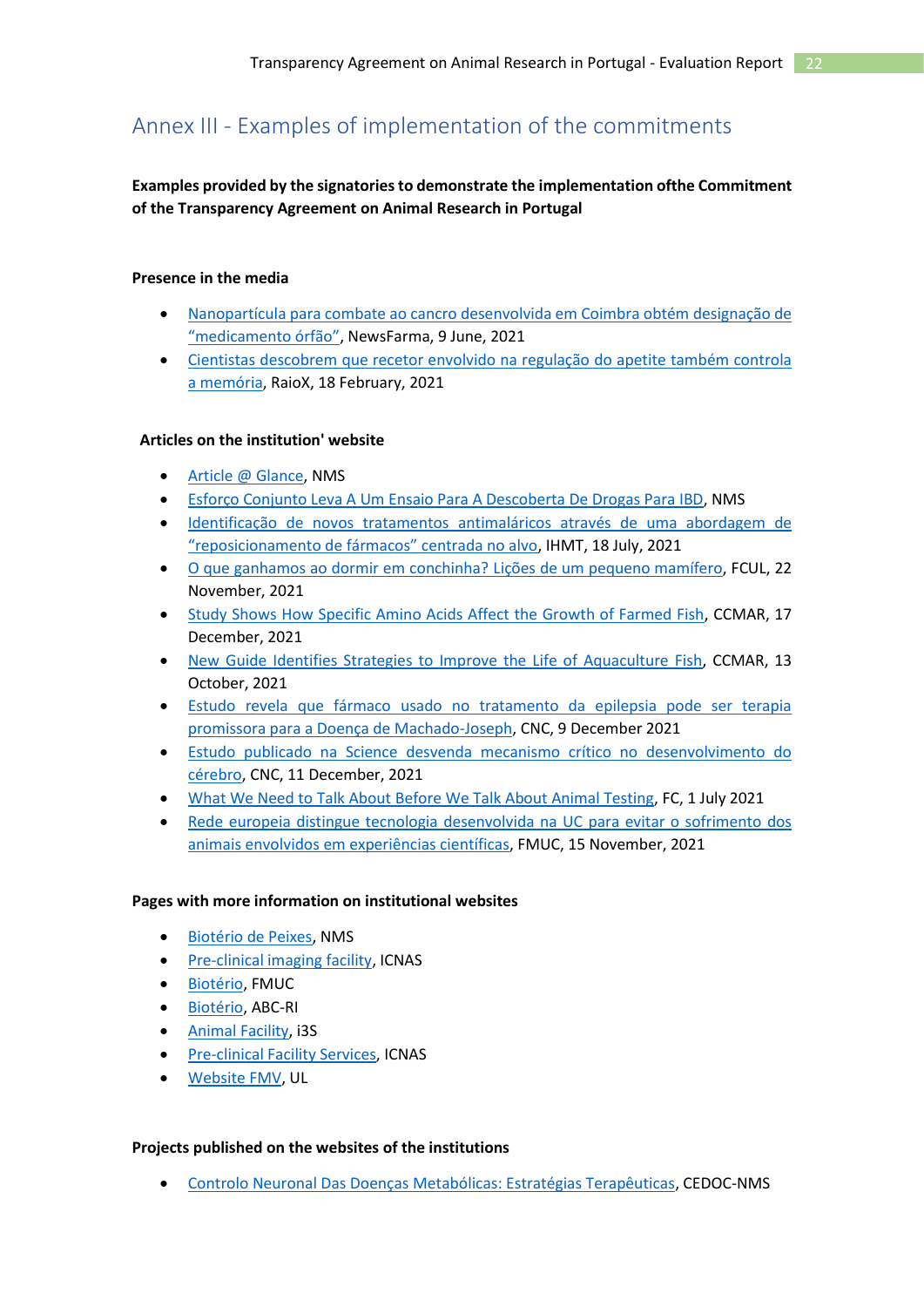- Dysbraind [Dismetabolismo Em Doenças Do Cérebro,](file:///C:/Users/ANA/AppData/Local/Microsoft/Windows/INetCache/Content.Outlook/JQA9SBP1/nms.unl.pt/pt-pt/investigacao/grupos-de-investigacao/detalhe/n/dysbraind-dismetabolismo-em-doencas-do-cerebro) CEDOC-NMS
- [Aquacombine: Integrated On-Farm Aquaponics Systems for Co-Production Of Fish,](https://www2.ciimar.up.pt/projects.php?id=129)  [Halophyte Vegetables, Bioactive Compounds, And Bioenergy,](https://www2.ciimar.up.pt/projects.php?id=129) CIIMAR
- [Sidestream: Secondary Bio-Production of Low Trophic Organisms Utilizing Side Streams](https://www2.ciimar.up.pt/projects.php?id=176)  [From The Blue And Green Sectors To Produce Novel Feed Ingredients,](https://www2.ciimar.up.pt/projects.php?id=176) CIIMAR

#### **Non-technical summaries of authorised projects**

- [NMS](https://www.nms.unl.pt/pt-pt/investigacao/investigacao-animal)
- [FMUC](https://www.uc.pt/fmuc/bioterio/AcordodeTransparencia/)
- [IPL](https://www.ipleiria.pt/investigacao-animal/)
- [CCMAR I](https://www.ccmar.ualg.pt/project/disruptores-olfativos-na-ria-formosa)
- [CCMAR II](https://www.ccmar.ualg.pt/project/new-species-processes-and-products-contributing-increased-production-and-improved)
- [IIC](https://www2.ciimar.up.pt/projects.php?id=176)
- [FFUC](https://www2.ciimar.up.pt/projects.php?id=176)

#### **Social Networks**

- [Posts Facebook CEDOC](https://www.facebook.com/CEDOCDoencasCronicas/posts/1918577745012372)
- [Posts Twitter NMS](https://twitter.com/nova_medschool/status/1410586747692584960)
- [Posts LinkedIn Vector B2B](https://www.linkedin.com/posts/vectorb2b-drug-development_toxicology-drugdiscovery-biotech-activity-6832948663619203072-99PQ/)
- [Posts LinkedIn NMS](https://www.linkedin.com/posts/nova-medical-school---faculdade-de-ci%C3%AAncias-m%C3%A9dicas_lysocil-rarediseases-research-activity-6789860906042974208-dHvW/)
- [Posts Instagram NMS](https://www.instagram.com/p/CODA7VZoI11/)
- [Podcast "Sem Espinhas" CIIMAR](https://www2.ciimar.up.pt/news.php?id=522)
- EARA Transparency Thursday [Raquel Boia \(iCBR\)](https://www.youtube.com/watch?v=1KWBpL7aqF4)
- EARA Transparency Thursday [Inês Preguiça \(iCBR\)](https://www.youtube.com/watch?v=Te28CFYnTIA&t=9s)

#### **Videos**

- Case Study [Sílvia Conde, PI at Neuronal Control of Metabolic Disturbances: Therapeutic](https://www.youtube.com/watch?v=BYibtErtL5s)  [Strategies,](https://www.youtube.com/watch?v=BYibtErtL5s) NMS
- [Youtube Channel](https://www.youtube.com/user/IGCiencia) IGC

#### **Be Open About Animal Research Day 2021 (#BOARD21)**

- Statement of support from the [University of Minho](https://www.eara.eu/post/be-open-about-animal-research-day-2021-partner-organisations-statements)
- [Blog post](https://animalogues.com/2021/07/01/being-open-about-animal-research/) by Anna Olsson (i3S) on being open about animal research
- [Initiatives](https://twitter.com/EARA_PT/status/1410523822818791434) to promote openness and transparency (i3S)
- [Champalimaud Foundation](https://www.fchampalimaud.org/news/what-we-need-talk-about-we-talk-about-animal-testing) What We Need to Talk About Before We Talk About Animal Testing
- [Interview](https://www.eara.eu/post/be-open-about-animal-research-day-2021-case-studies-articles) with Magda Castelhano-Carlos (ICVS) about the importance of being open
- [Statement](https://www.eara.eu/post/be-open-about-animal-research-day-2021-case-studies-articles) from NMS
- [Hugo Miranda](https://twitter.com/EARA_PT/status/1410509226720497665) (NMS) What are the advantages of talking about the use of animals in research?
- [Rita Patarrão](https://twitter.com/EARA_PT/status/1410510286533152768) (NMS) How do you communicate about the use of animals in research?
- [Alisson Gontijo](https://www.eara.eu/post/be-open-about-animal-research-day-2021-case-studies-articles) (NMS) How do you communicate about the use of animals in research?